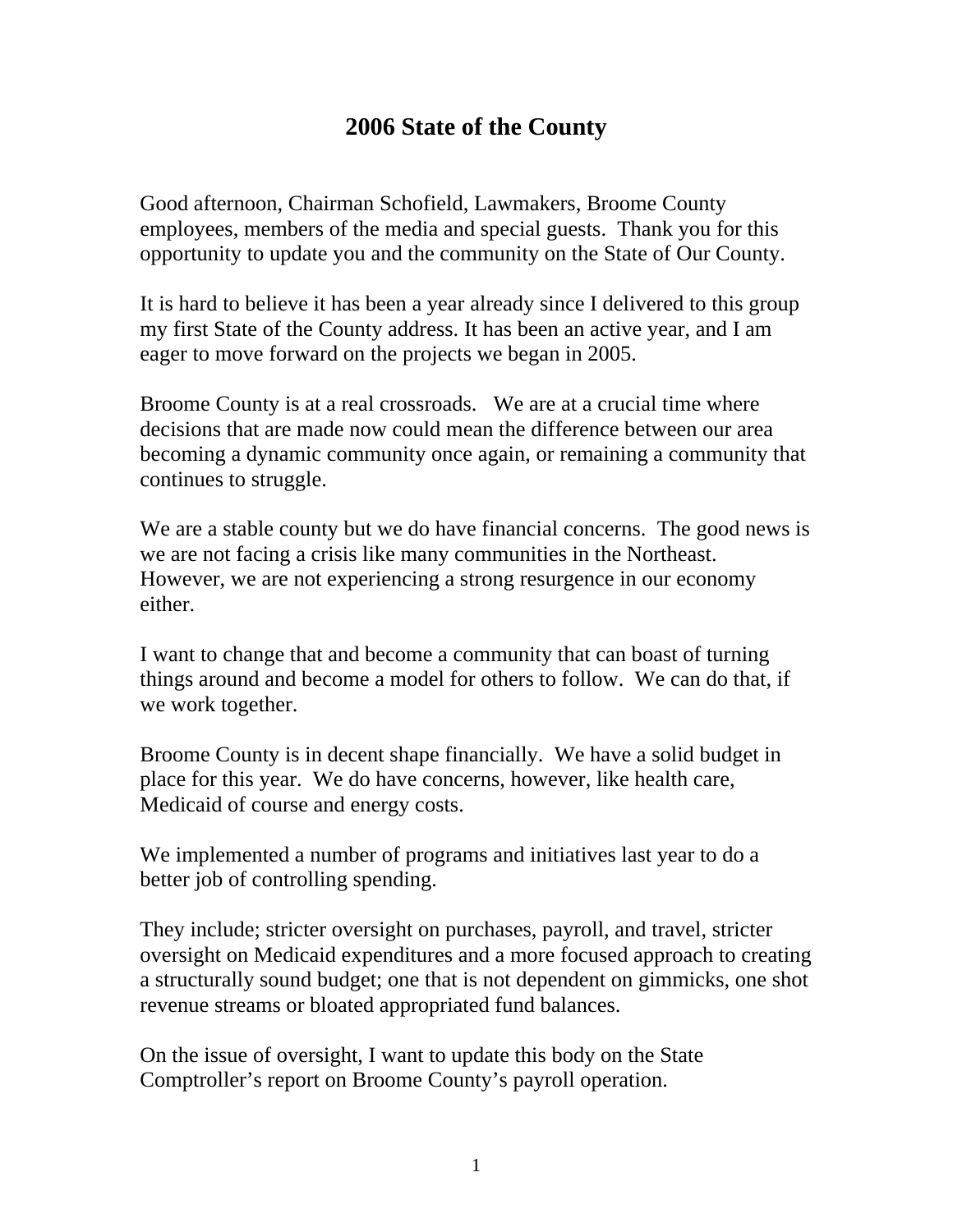I am told by the Comptroller's office that this report will be issued within the next few weeks. I look forward to the findings in this report and working with you on implementing the recommendations.

I would like to encourage lawmakers to push forward with your review of the administrative rules. As County Executive, I implemented measures to protect the county from another sick pay controversy; however, we still need legislative action to firm up these rules. I look forward to your recommendations.

In regards to the 2006 budget, I once again commend lawmakers on their foresight to continue to maintain the tax stabilization fund. This is the responsible thing to do. It is in the best interest of our taxpayers.

# **Medicaid**

Medicaid is a concern but our Medicaid situation is in much better shape than it was a few years ago, thanks to the state Medicaid cap. But I feel it is important to note that even with the cap in place our costs increased by \$1.7 million from 2004 to 2005 and they will continue to increase this year by approximately \$1.2 million dollars.

The cap has been a tremendous help in planning for the future but everyone needs to remember this does not make our Medicaid problem disappear. It is still quite a drain on our local resources, comprising about 11 percent of our overall budget or about \$34 million dollars a year.

That is why we need to work on continuing to reduce the Medicaid burden that exists for property taxpayers across New York State. This is not to say that those in need will be sacrificed or ignored. I absolutely do not believe that should happen.

However, the system and how it is administered by New York State is broken. It seems there is complete incompetence, fraud or both.

The New York Times reported last year that our Medicaid system which is quote-*the most expensive and most generous in the nation-*has been misspending billions as a result of fraud, waste and profiteering. This has got to be stopped.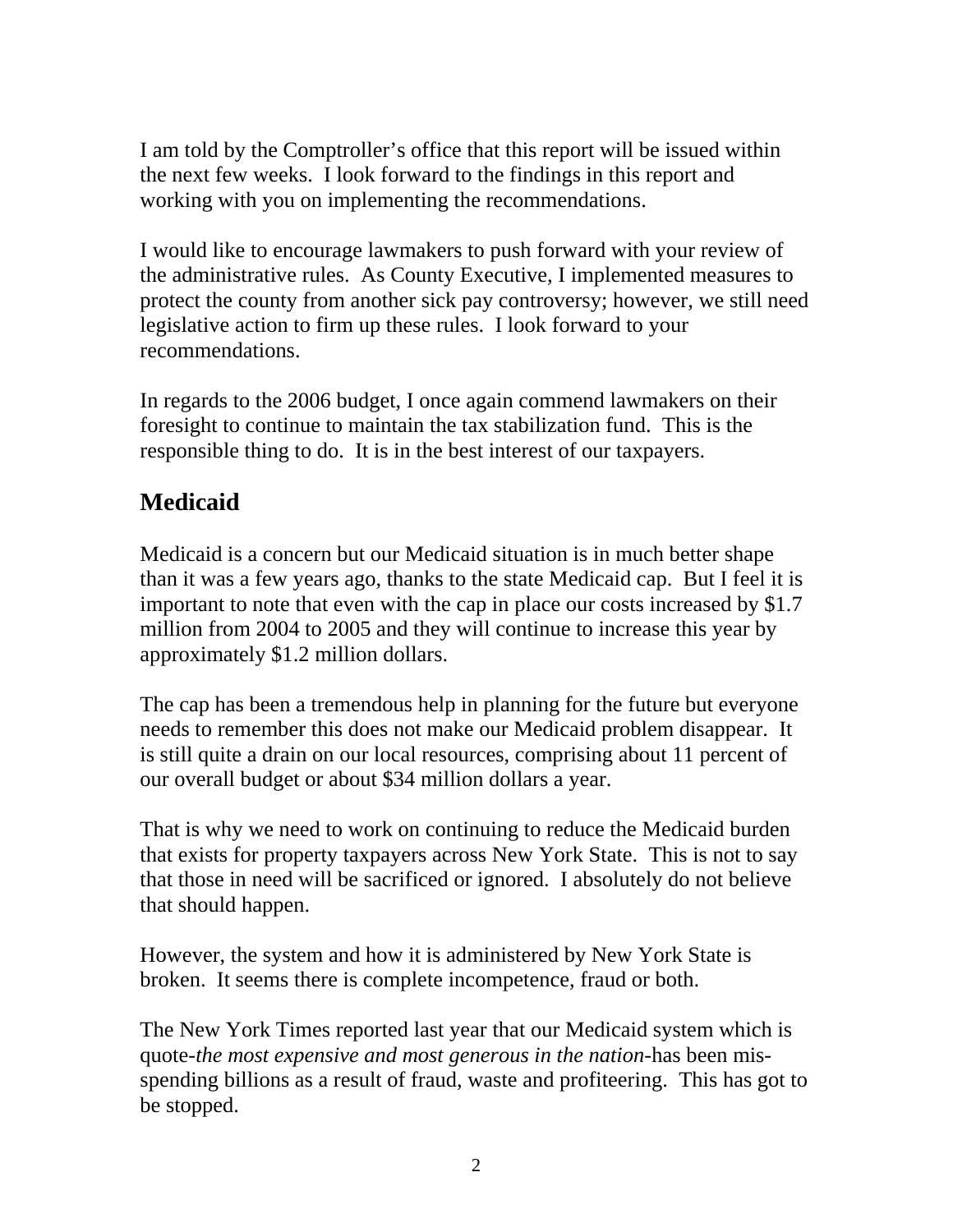I strongly advocate an aggressive approach to cracking down on fraud. That is why I sought to have Broome County become one of the first counties in New York State to join the Verify New York Program.

This program will enable counties like Broome to flag inefficiencies and billing irregularities. The demonstration project makes counties partners in the effort to detect, investigate and prosecute Medicaid provider fraud.

By participating in this project, we are not assuming there is fraud on the local level, however, if we do nothing, we will never know and I would rather take steps to protect the taxpayers' dollars than simply hope there is not a problem.

This is not costing Broome County a dime and if any money is recovered as a result of fraud, we will share in those recovered funds.

I want to assure you that Broome County Security Department efforts, to investigate user fraud, will continue as well.

## **Shared Services**

The Press & Sun Bulletin recently reported that our area has one of the highest percentages of government related employees than any other community in New York State. They were talking about the number of school district, as well as federal, state & local government employees.

What they reported probably did not come as a surprise to anyone. I hear it everyday, "*Why can't we reduce the size of government*?"

I am here today to say we must do something about the size of government, sooner rather than later.

I started the Shared Services initiative because I strongly believe there has got to be a better way of providing services to our constituents and providing those services in a more cost efficient manner.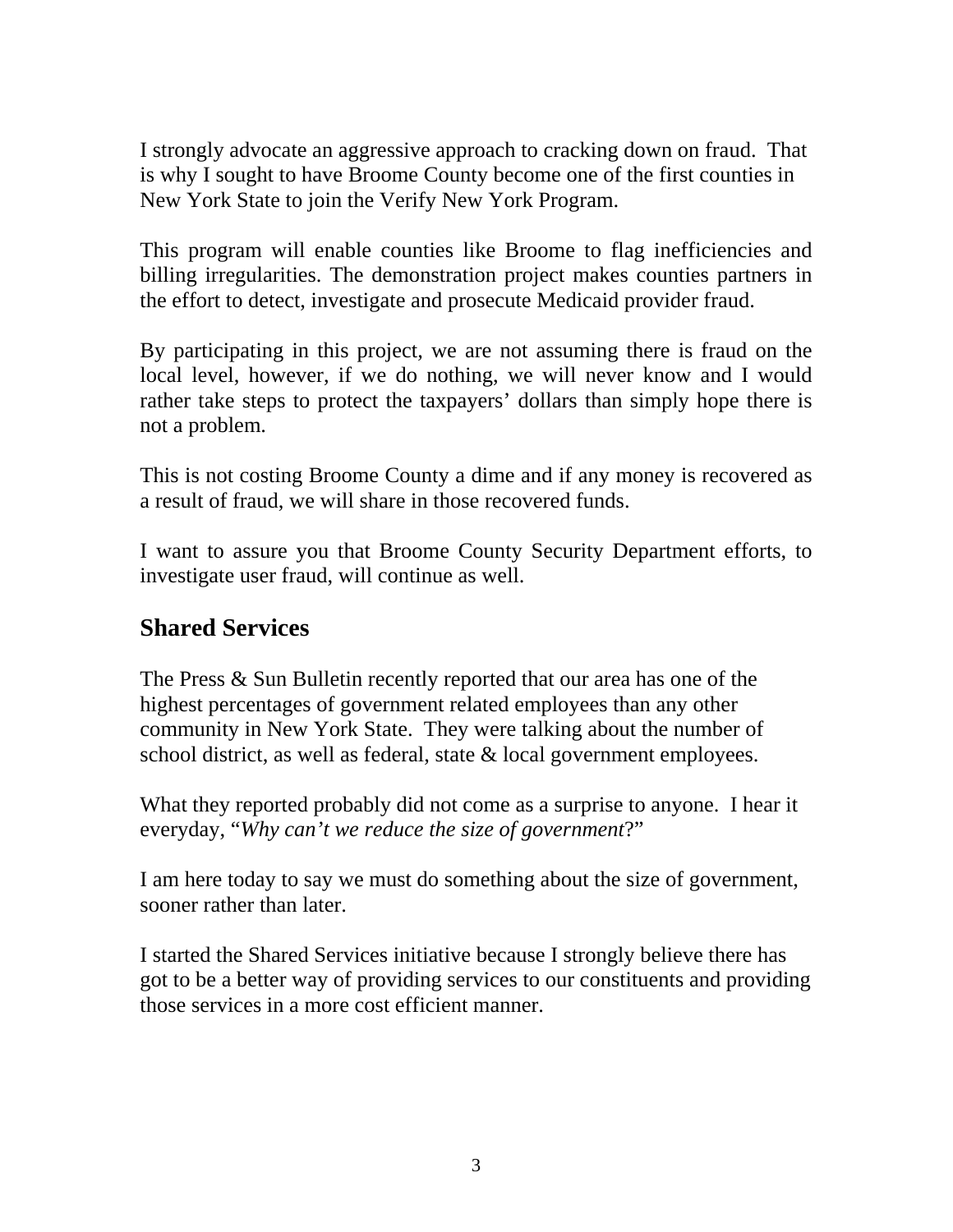Less than one year later we are making progress but we need more people in leadership positions that recognize the need to reduce the size of government. One way of doing it is by sharing services and yes even consolidating governments.

Many dismiss the idea as not leading to real cost savings or have been critical of the lack of progress that has been made.

First of all this project has been going for less than a year. In just the past 10 months communication lines have been opened and people have been educated about the need for a more coordinated effort.

Secondly, Sharing Services initiatives have and will cut costs.

Broome County's inter-municipal agreement with the Village of Endicott which, allowed the county to handle the village's labor relations and negotiations, is a shining example.

In 2005, Broome County's personnel and law departments helped the Village settle all 7 contracts with its employees at a savings of approximately \$60-thousand dollars to village taxpayers. I want to recognize Mayor Pulse for having the foresight to work with the county on this effort.

Also as a result of my Shared Services initiative, the City of Binghamton, hopefully this year, will be transferring its entire tax collection operation over to Broome County's Real Property Tax Department.

I want to thank Mayor Ryan for supporting this initiative and seeing it through. This will save the city thousands of dollars and most assuredly bring in additional revenue to Broome County coffers.

We are also in the final stages of an agreement with the Town of Chenango, which will allow the town to use our fuel refilling station on Route 12. This will save the Town more than a half a million dollars! I want to recognize legislator Jerry Marinich for the role he played in these talks.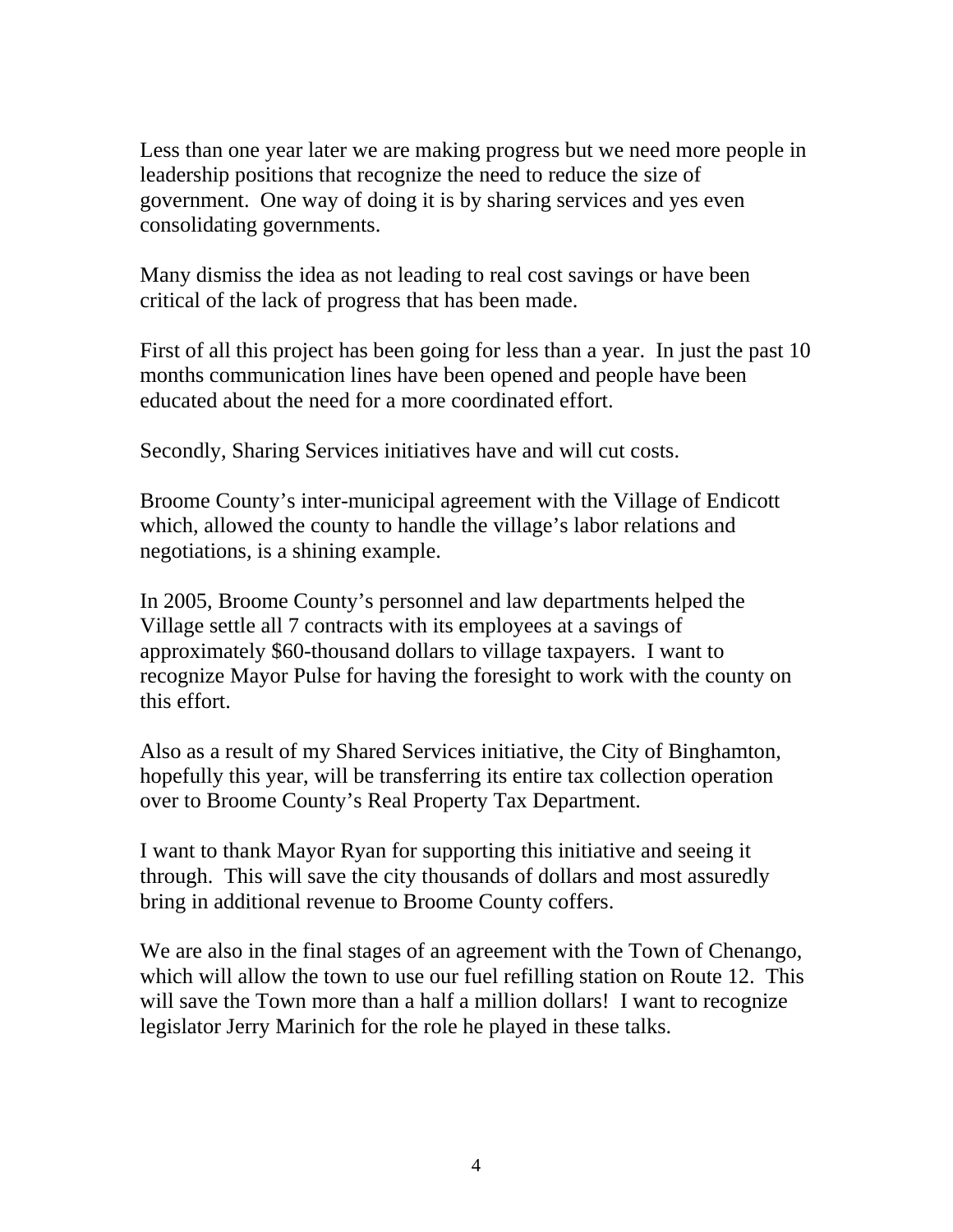In addition, we are exploring ways for all of us to save on skyrocketing insurance costs. The search has led us to explore the possibility of joining a health care consortium.

There are still a lot of questions to be answered. The group has to decide if we can join in the first place. We have to decide if this really makes sense for us. And the municipalities have to decide if they would benefit from joining as well.

But these are the kinds of conversations that need to be taking place. We need to look at everything to determine where we can share a service, consolidate, contain costs and even reduce costs.

The Sharing Services initiative has also gotten us talking with the City, Towns and Villages about our highway operations and our parks systems.

However, this does not have to be all that is discussed. There are so many more opportunities for sharing services and consolidation and I hope to keep pressing forward and making progress on a number of fronts. There is planning, payroll, personnel, police, fire, libraries and much more left to explore.

This cannot be a one-way street. We need all of the communities committed to reducing the size of local government in Broome County. Without their commitment this cannot work.

#### **Economic Development Efforts**

Economic development must remain a major priority this year. We have laid a strong foundation in 2005, and I plan to keep those ideas and initiatives progressing.

Residents of Broome County and our media have often debated publicly whether county government should be involved in the business of economic development. I think the focus of that debate is misplaced.

As elected leaders we **are** involved in economic development. The focus of the debate should be on the extent of our involvement.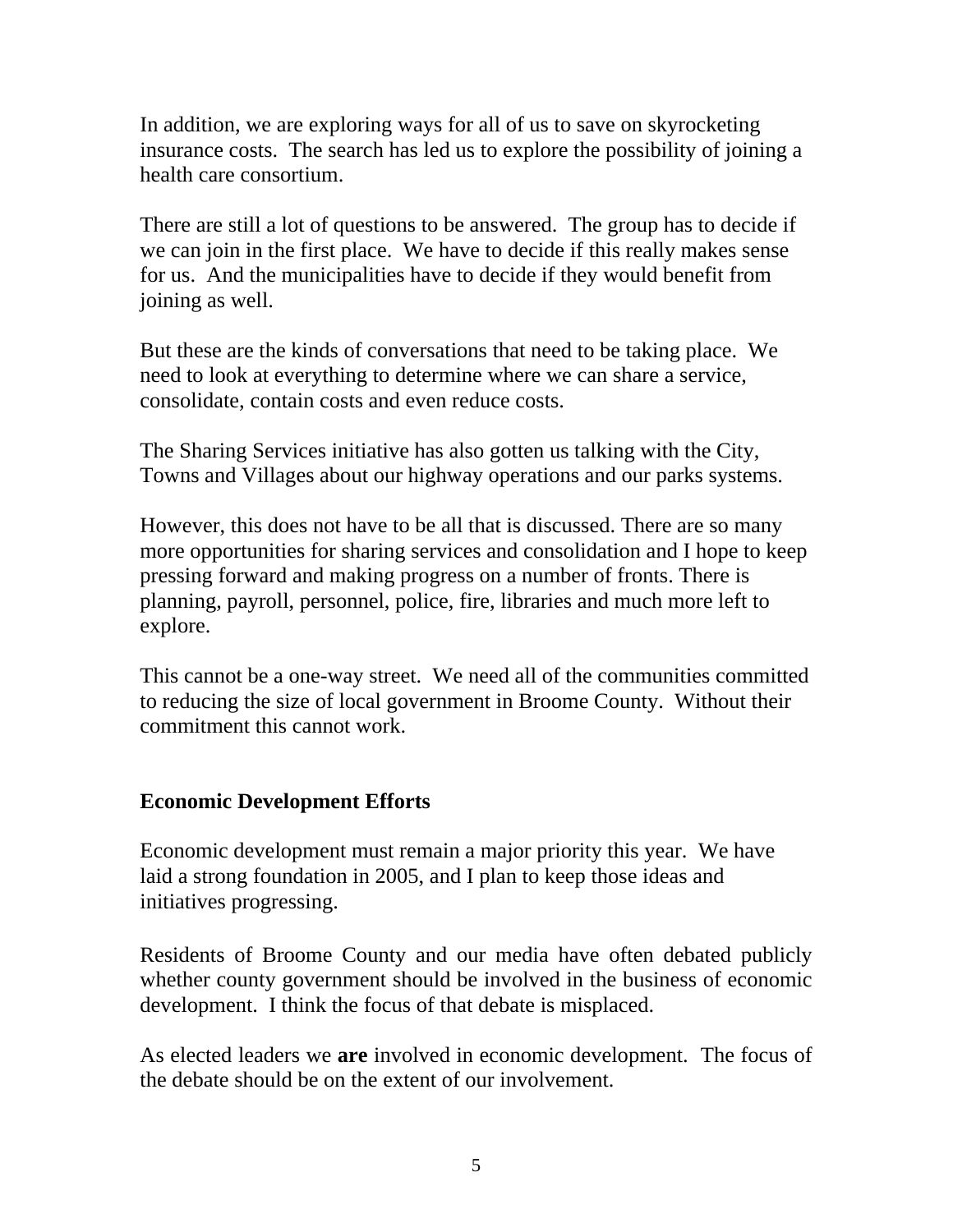I would like to outline my philosophy. Broome County needs economic growth. County Government can help achieve that goal by doing the following:

County Government can **facilitate** economic growth. We can actually assist existing businesses, developers and entrepreneurs.

We can act as a **coordinator** of economic development. In other words we can try to get all of the various groups working together. We need to make things easier for our employers.

We can actually **promote** economic growth by protecting and enhancing our infrastructure. When available, we can also use incentives and grants to help employers.

When appropriate, we can also act as a **developer** in the delivery of certain type of services. This is especially true for recreational and entertainment services like those delivered at the Arena, Forum, En Joie and Grippen Park.

I truly believe that County Government has an obligation to act as a **facilitator**, **coordinator, promoter and developer** of economic growth. As long as we act responsibly with our goal of spurring economic growth in mind, we will have success. We will improve our quality of life, attract employers and do our part to stimulate economic growth.

As a **facilitator** of local economic development efforts we need to do more to develop programs and incentives designed to create, grow and retain jobs.

One method is to give small and emerging businesses a helping hand when starting out. The technology and products these small companies are creating could lead them to be the next IBM or Link Simulation companies of the future. We need to help them get started.

Today I am pleased to report that through the assistance of Senator Clinton's office, we have received a \$250-thousand dollar federal grant to create an incubator facility for these new and emerging businesses.

This money will help refurbish a building in the Broome Corporate Park. We anticipate housing at least 4 businesses that need development and manufacturing space.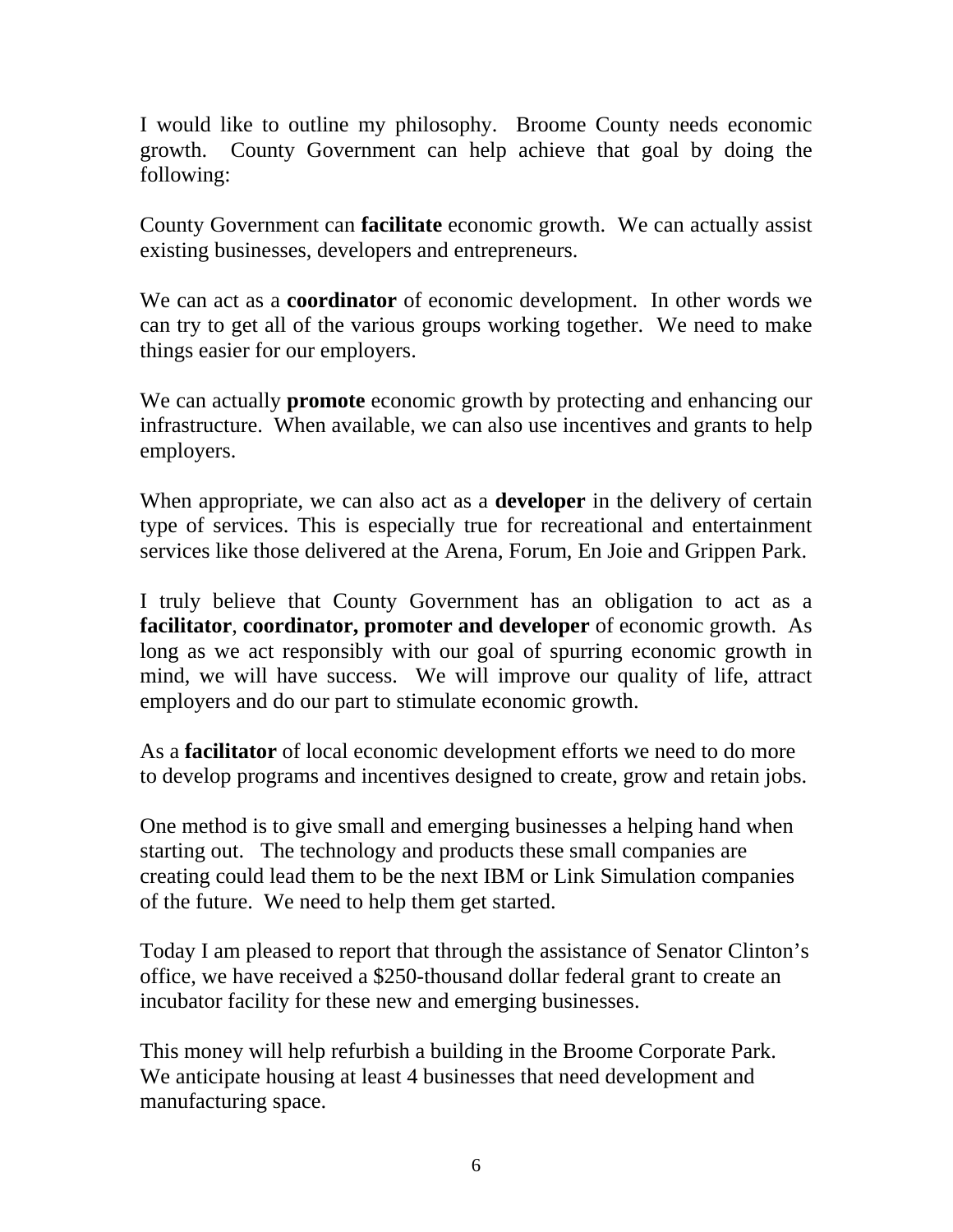This initiative is a perfect example of Broome County **facilitating** economic development. We are excited about the prospects and we are thankful to Senator Clinton for her help with this project. Work will begin immediately.

During the last year we met with various groups and individuals involved in spurring economic growth and a few things emerged as main priorities.

Local companies need venture capital. We **facilitated**, along with one of our partners, the Southern Tier Opportunities Coalition, by creating a process for local companies to seek venture capital. This had never been done before.

Local companies need a trained workforce. We **facilitated** by reorganizing the Workforce Investment Board and bringing it into New York State compliance, which it had not been under the previous administration. The board is streamlined and re-energized.

This community needs a one point of contact for all economic development efforts. To help **coordinate** this effort we are working with Senator Schumer's office to secure \$270-thousand dollars to study this one point of contact project.

We are **coordinating** a one point of contact economic development web site that is about to become reality.

We are **coordinating** an update of our own go-Broome-County web site to make it a more effective marketing tool.

With help from our economic development partners, we have **coordinated** the creation of a Rapid Response Team to go after opportunities. This has received enthusiastic response from business and community leaders.

We would like to work closely with Binghamton University, helping them transition any research and technology advances to the market.

We have also developed a relationship with Cornell University and its Cornell Center for Technology, Enterprise and Commercialization for the same purpose.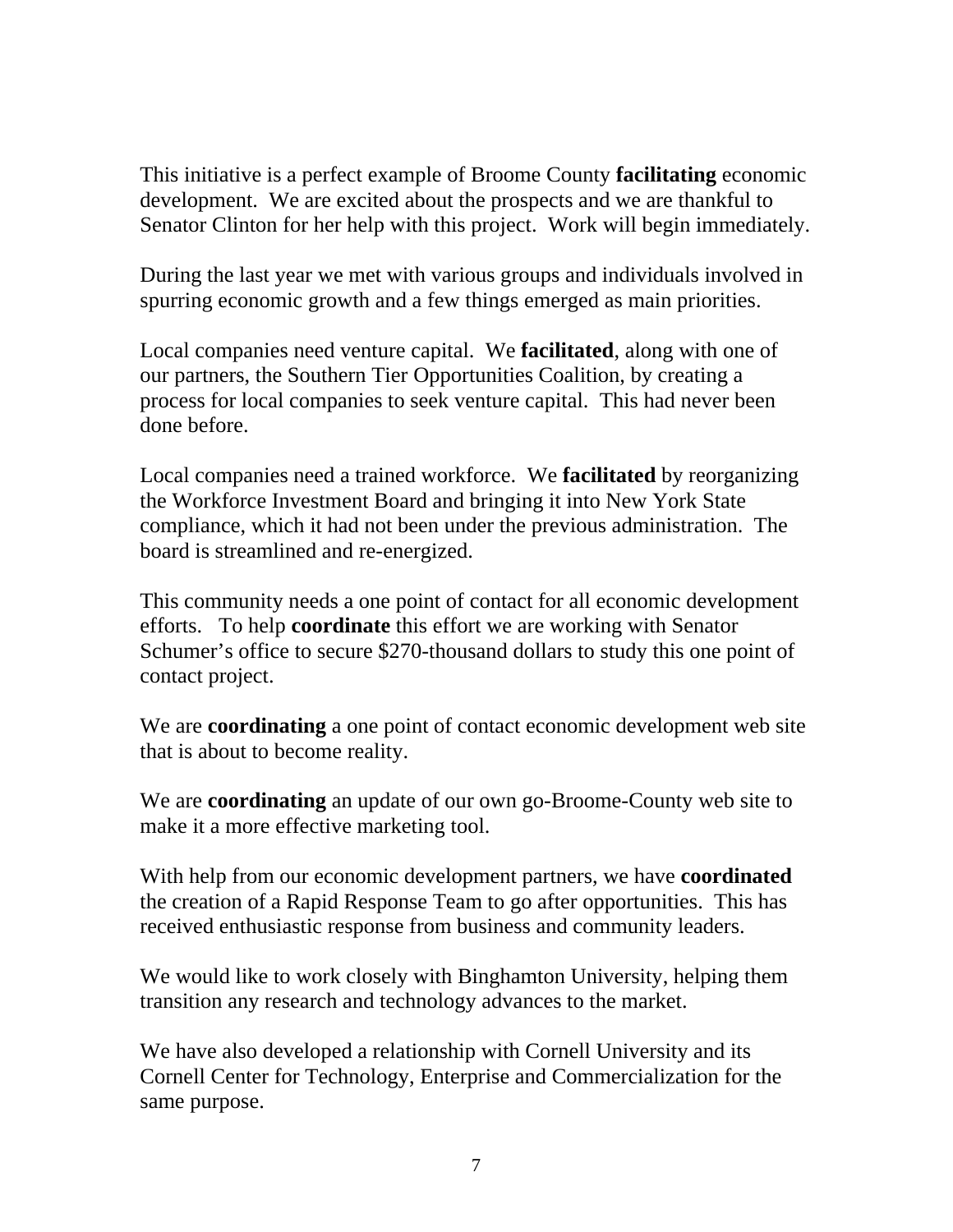Another one of our goals is to include the entire Greater Binghamton region and beyond in economic development efforts. We need everyone working together for the same goals.

If one thing taught me a lesson this past year it is that regional successes can be successes for all of us.

Lockheed Martin's ability to secure the Marine One helicopter contract has meant tremendous things for Broome County. We cannot be so narrowly focused with our own efforts. What is good for one sector of the region is good for the entire region.

To that end we are meeting with and talking with other counties in our region to see how we can partner on economic development efforts.

Also in the last year, we have provided advice and counsel to the Greater Binghamton Coalition and its Executive Director Jim DiMascio. We have worked with the G-B-C on its "One Point of Contact" initiative.

It includes an excellent marketing plan for Greater Binghamton and a Capital Improvements plan that focuses on brownfield redevelopment.

Its basic theme is that this community must find a sustainable revenue stream for infrastructure improvements and other large-scale projects.

In 2005, with legislative support, we also secured an economic development planner, whose job it is, to aggressively go after any and all grants. In 2005 we secured nearly a million dollars in grants and appropriations. In 2006 we are going after \$1.7 million dollars.

Broome County can also **promote** economic growth. We can accept the responsibility of creating and nurturing a positive quality of life for the people who live here.

Employers need to realize that Broome County is a great place for their employees to live, to work and to raise families.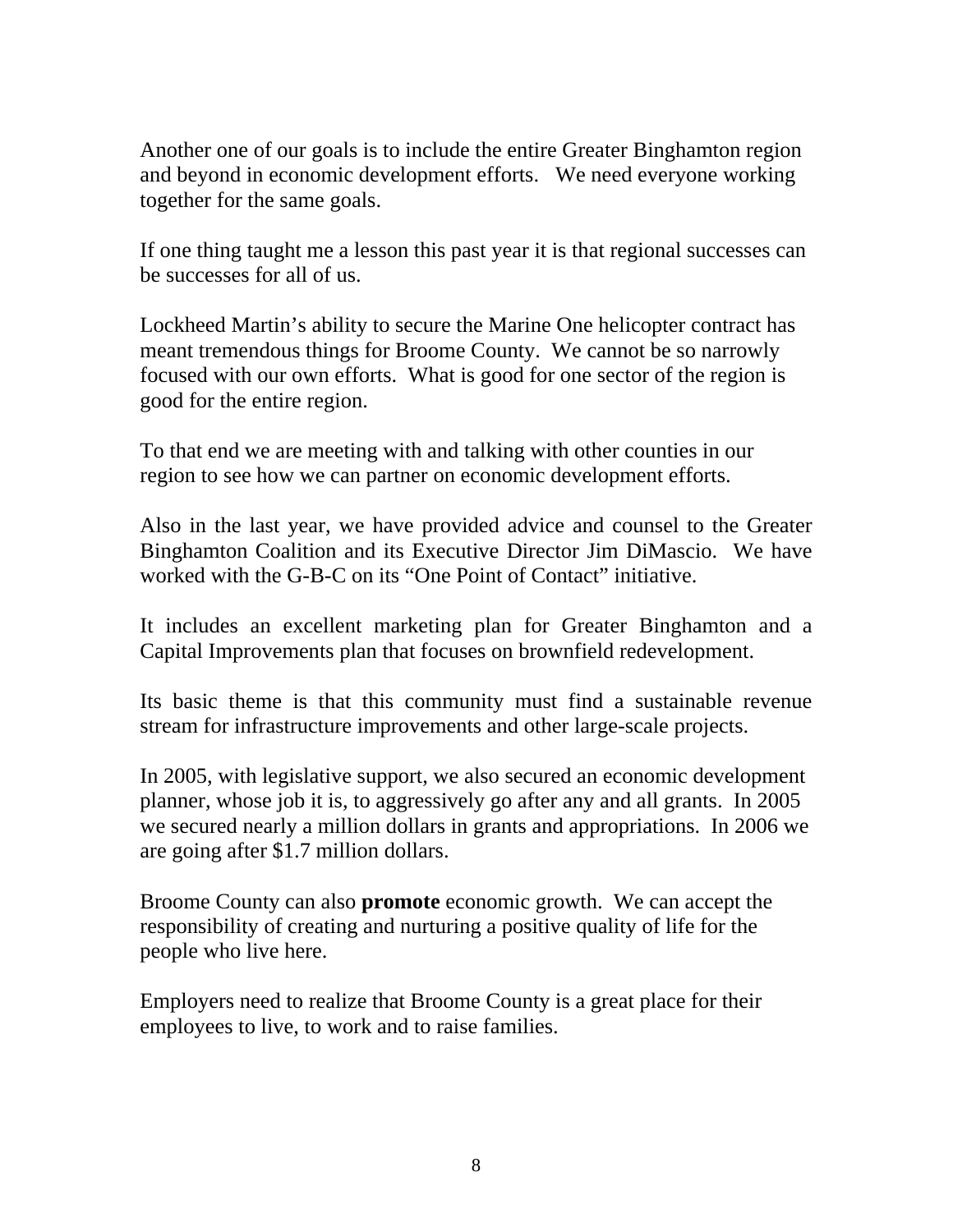That means we must help revitalize the County's urban core in downtown Binghamton; we must protect our infrastructure, parks and recreational opportunities and we must protect our older citizens.

We are working on several capital projects, which will promote economic growth and move this community forward.

# **Capital Projects and Economic Development**

## **George Harvey Justice Building**

I still strongly believe in the need to rebuild the George Harvey Justice Building. We must move forward with plans to use the tobacco money for this project. It needs to be done before the building falls apart and then we have a different and more expensive problem on our hands.

We have an opportunity to save the taxpayers a half a million dollars a year in rent. We have the opportunity to centralize all of our court functions once again. We have the opportunity to provide a safe and secure environment for our employees. We have the opportunity to promote additional private investment in the city. And we have the opportunity to save an historic structure.

We must make a decision soon. Delaying a final decision will open the county to financial penalties that could be severe.

We must act now.

## **The Intermodal**

Another project that is moving forward this year is the Intermodal in Downtown Binghamton. If we stay on track, we should break ground for this transportation center this fall.

This is a wonderful project that Congressman Maurice Hinchey laid at our doorstep. It lay dormant until this administration took over. This was one of the first projects my administration aggressively pursued.

I want to thank Congressman Hinchey for helping with the funding for this project and for being patient.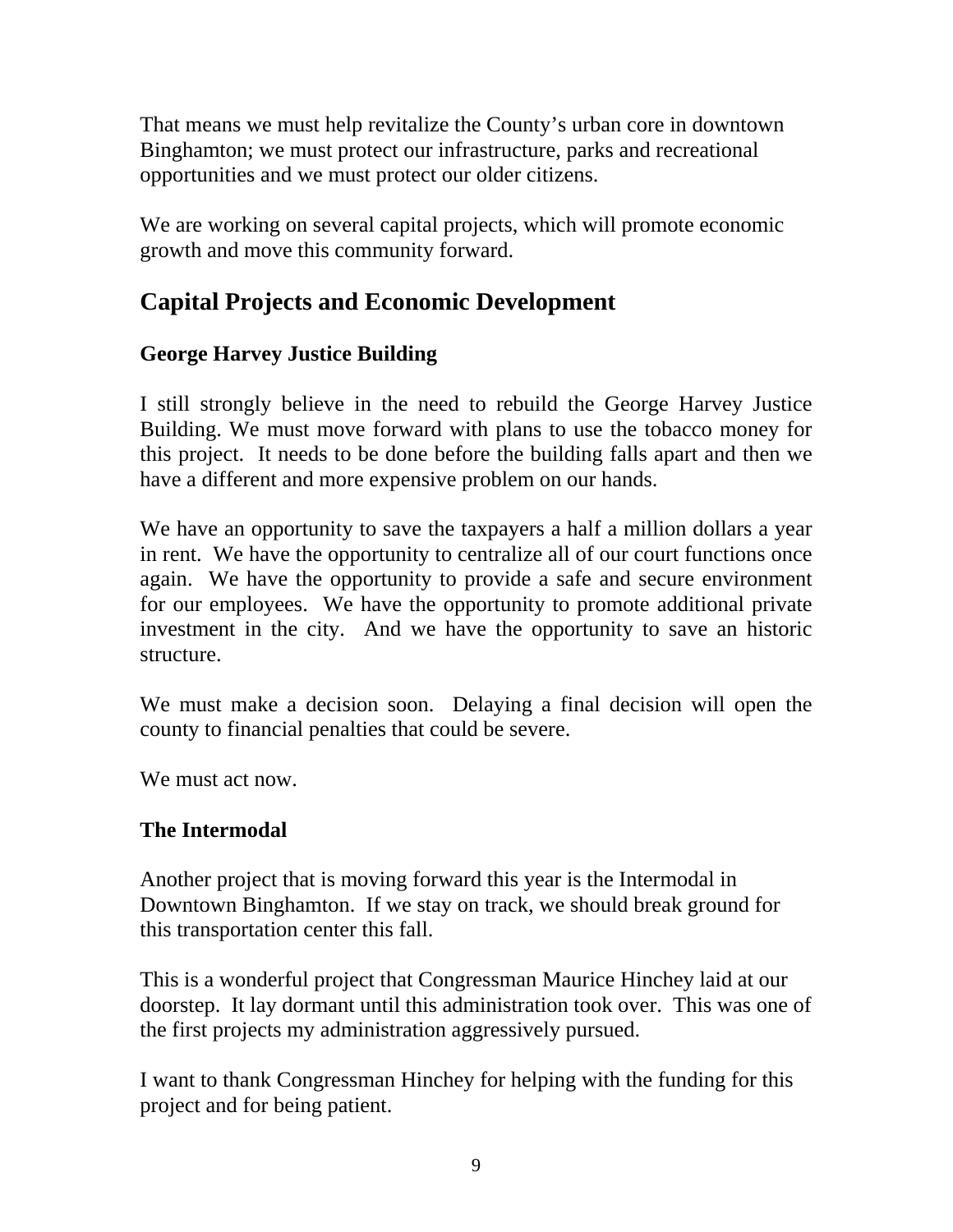This transportation hub is not only going to improve the operations for several transportation agencies, including our own BC Transit, it is going to improve a section of Downtown Binghamton that is in need of a little boost.

#### **New Nursing Home**

Plans for a new nursing home will move forward as well in Broome County in 2006. I want to thank Senator Libous for helping to facilitate our using land at the Greater Binghamton Health Center. This project would not have been able to move forward in a timely manner without the use of this property.

Many have asked me why I support a new nursing home. I have been challenged by other nursing home providers to rethink why Broome County should be in the nursing home business at all.

I strongly support a county run nursing home. I feel it is the only way to guarantee that those in need will be taken care of when they finally realize they need a little help.

I do not want any members of our older generation that lived here their whole lives, to have to move to another community for nursing home care because they are a Medicaid patient.

I dealt with this issue with my mother in law. She spent 5 years at Willow Point. If Willow Point had not been available, we would have had to send my mother in law to another community where we could not have visited on a regular basis. We could not have done that and I do not want any family to ever face that decision.

My mother in law is no longer with us but I can have peace of mind knowing that she lived her last years, living near family and receiving the best care possible.

My personal feelings certainly drive my beliefs on this topic but a new nursing home also makes fiscal sense. This is yet another project that will save taxpayer dollars.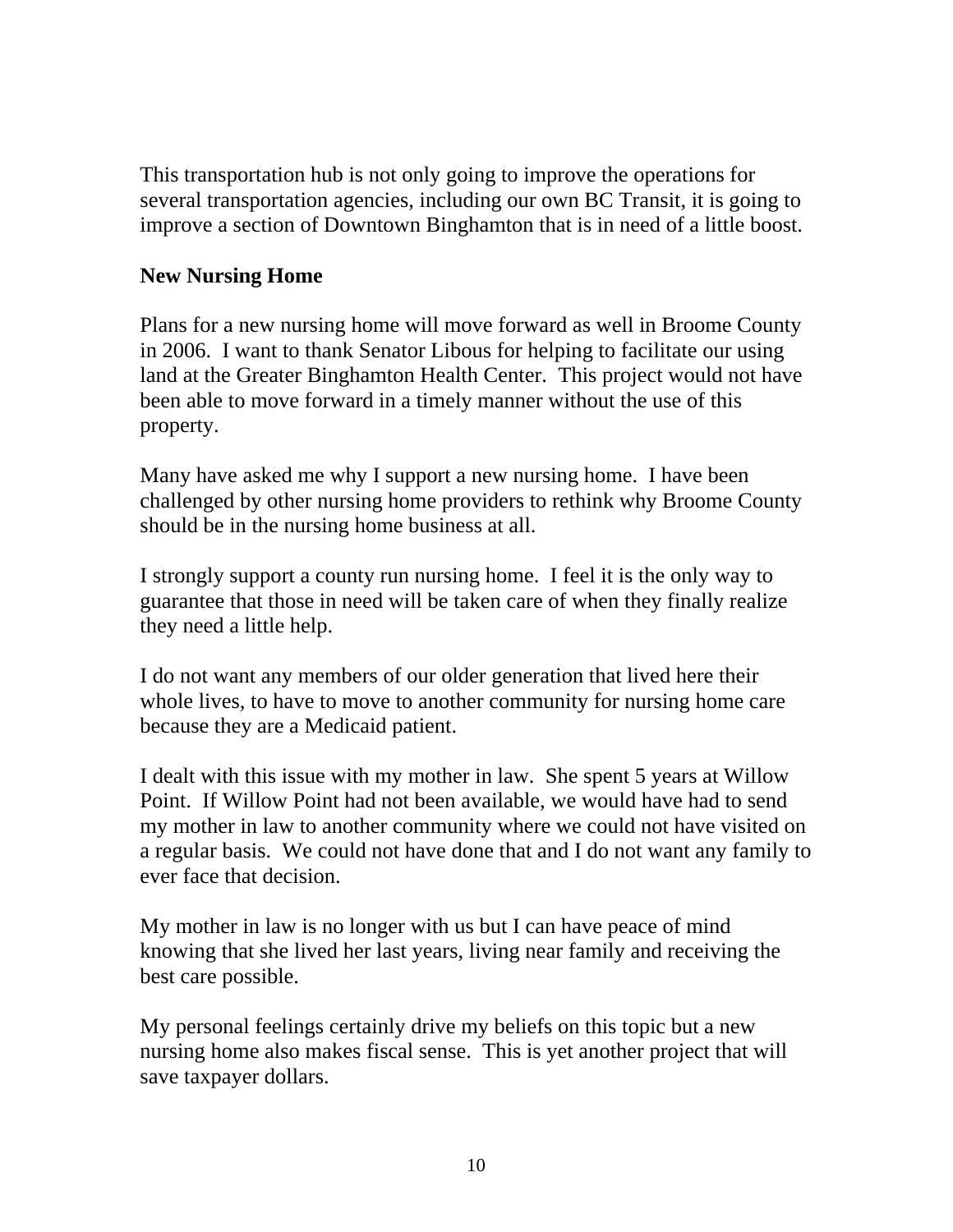A new nursing home will lead to a rebasing of our Medicaid reimbursement rates. Right now we are losing money on the nursing home operation.

We can stop those losses and actually get reimbursed what we are owed by building new. I look forward to working with our state lawmakers our local legislators and our community leaders on moving this project forward.

The state's "right sizing committee" will have quite a bit of input on our future plans. We plan to work closely with them to make sure our community is able to provide the best possible care for all of its residents no matter what their income level.

We intend to pursue our obligations as a **promoter** diligently. We will continue to protect our infrastructure and we will push these capital projects aggressively. In turn our promotional activities will enhance Broome County's quality of life.

Local governments, including Broome County, can also enhance quality of life and economic growth by developing and delivering certain services, primarily entertainment and recreation.

Broome County already owns and manages the Forum and the Veterans Memorial Arena. We are working on ways to increase activities and revenues at both venues. We are also involved in the delivery of various recreational services to our residents.

Broome County must help deliver these services.

## **En-Joie**

En-Joie Golf Course, in my opinion, is an example of both prudent economic development and consolidation.

We have two highly qualified gentlemen in place to operate the golf course. We feel very good about their ability to manage this course and to make money for both Broome County and the Village of Endicott. Both of these gentlemen are with us today.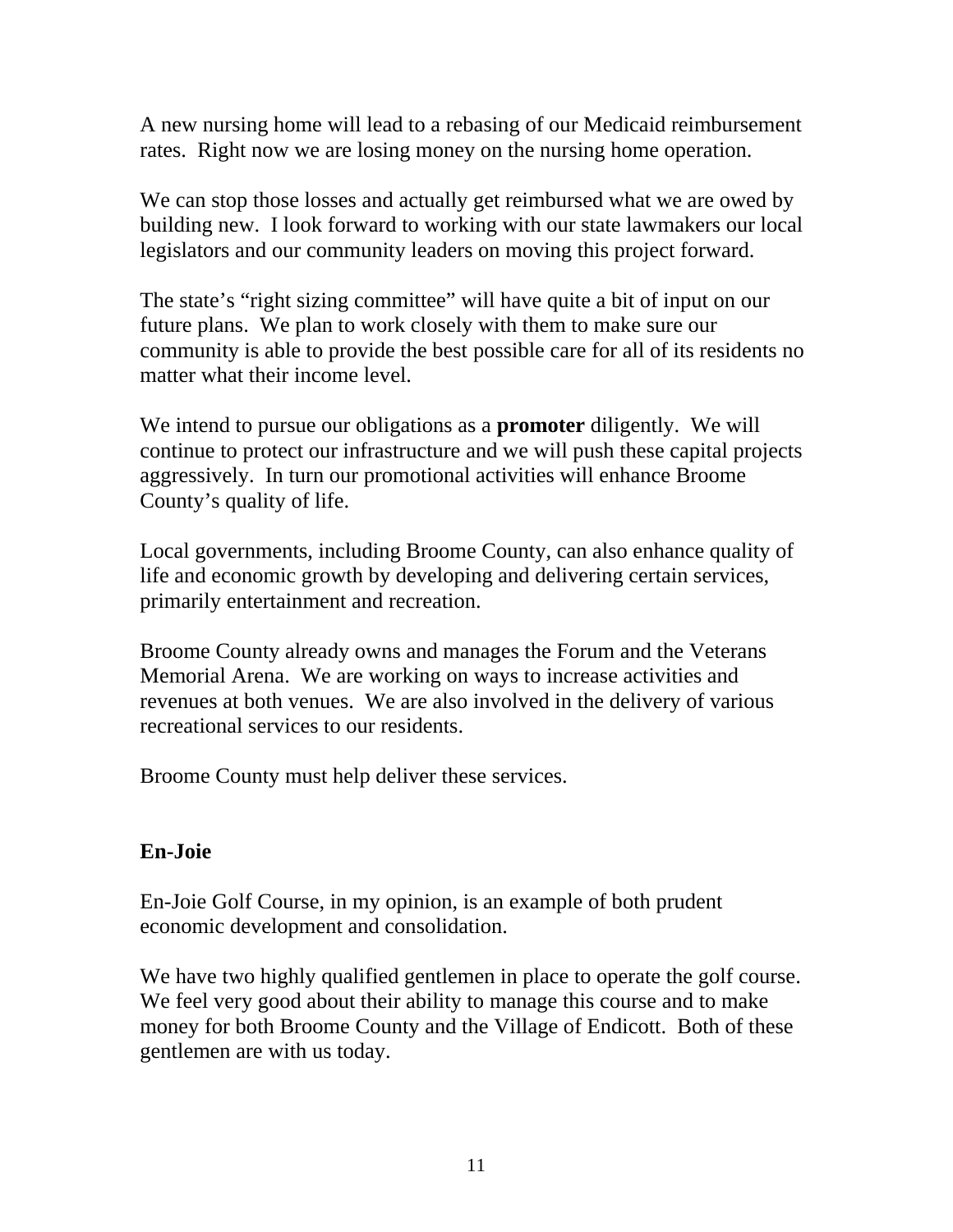Michael Deuel comes to En Joie from the Binghamton Country Club. He has great ideas about the En Joie operation and how to market it and make it a positive for all in Broome County.

Andrew Cain is a highly qualified agronomist who comes to us from the Mark Twain Golf Course in Elmira Heights. Andrew is looking forward to getting the course in shape for all golfers, all season long.

Both men are up to the challenge and we look forward to the improvements and enthusiasm they will bring to the course and the entire operation.

Thank you gentlemen for coming today and thank you for leading our efforts at En Joie.

I wanted to take a moment to thank Public Works Commissioner Henry Weissmann for his work on putting this team together and a special thank you to members of the En Joie Advisory Board who have provided us their time, talent and expertise. We truly appreciate their efforts.

I also wanted to thank the legislators who saw through the controversy to the opportunity that was before us. I strongly believe we made a difference in the eyes of the PGA. I believe our actions went a long way in influencing the PGA in terms of giving us a second look at playing host to a Champion's Tour.

We are anxiously waiting to hear if En Joie will be a stop on the Champions Tour but in the meantime our focus must be on this year's golf season and this year's B.C. Open.

## **Grippen Park**

There has also been quite a bit of discussion about the future of Grippen Park. As you all know, the facility was heavily damaged in last year's flooding and we did have an environmental problem as a result.

I am pleased to report that the environmental issues at Grippen are being addressed and every lab test has indicated the water is safe.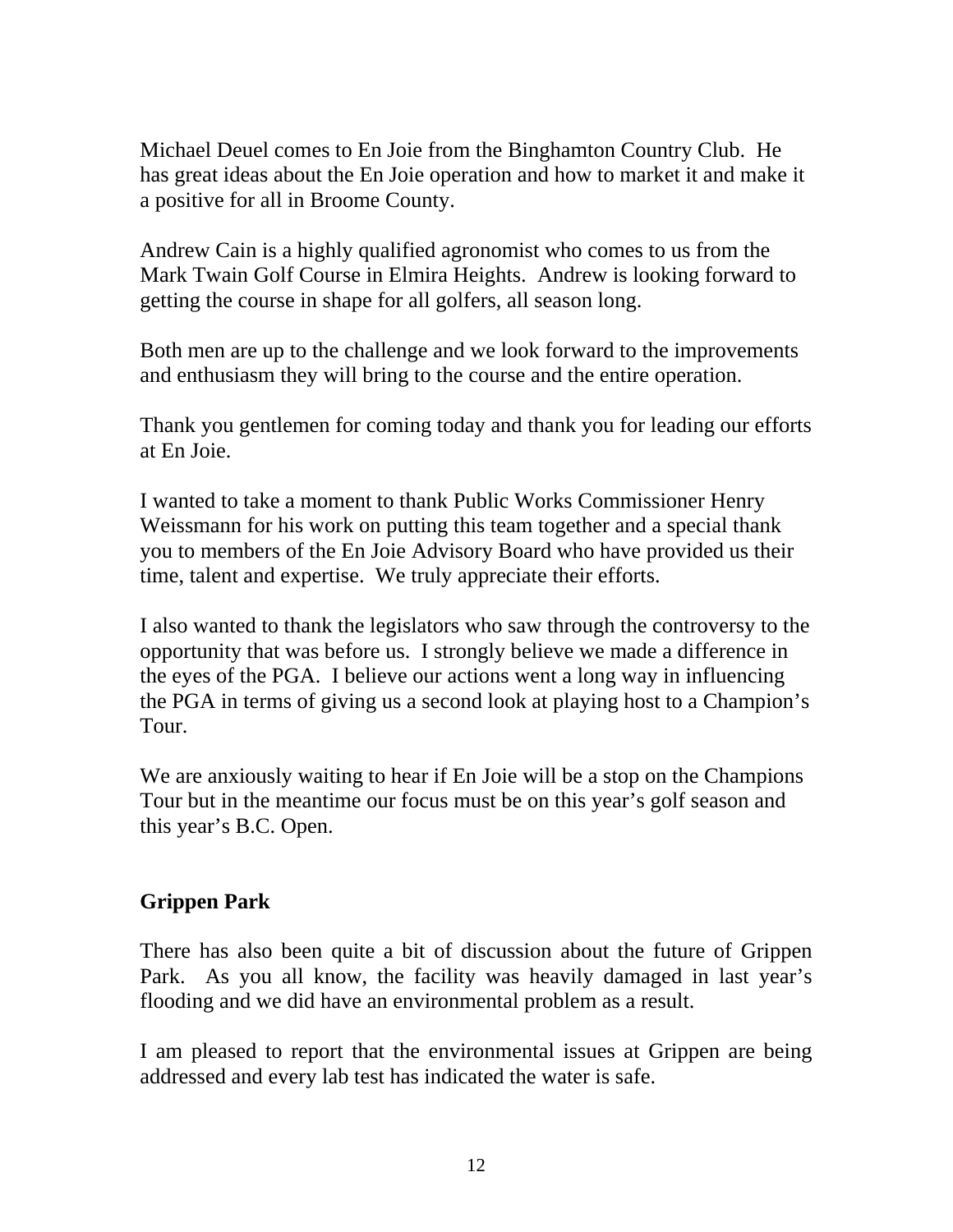I am also pleased to report that we are moving forward aggressively to get that ice rink operational again.

From all reports to my office and from what I hear in the community, there is a tremendous demand for ice time for all of our ice skating enthusiasts.

This is a quality of life issue for me.

During 2005 we made good progress in the area of economic development. Broome County initiated steps to **facilitate, coordinate, promote** and **develop** economic growth.

We need to build on this foundation. There is a lot to do and this is only the beginning. We have a good plan and the right people. I am confident we can move forward with a lot of success.

# **Greater Binghamton Airport**

Our Greater Binghamton Airport is undergoing some major improvements.

Some bright spots at the airport include the soon to be finished runway rehabilitation project, a new visitor center at the airport and a return of the Greater Binghamton Air Show this summer.

The visitor center is operating and providing handouts and information about the area and what we have to offer. This is a long overdue marketing tool and we are excited to be able to make this happen.

And the air show will be part of our Bicentennial Celebration and it promises to bring aviation sights never before seen in Greater Binghamton.

Carl Beardsley has been overseeing operations at the airport since mid-year last year. Carl is doing a terrific job and he is working aggressively to market our airport to the people of this community and to market our strengths to the airlines.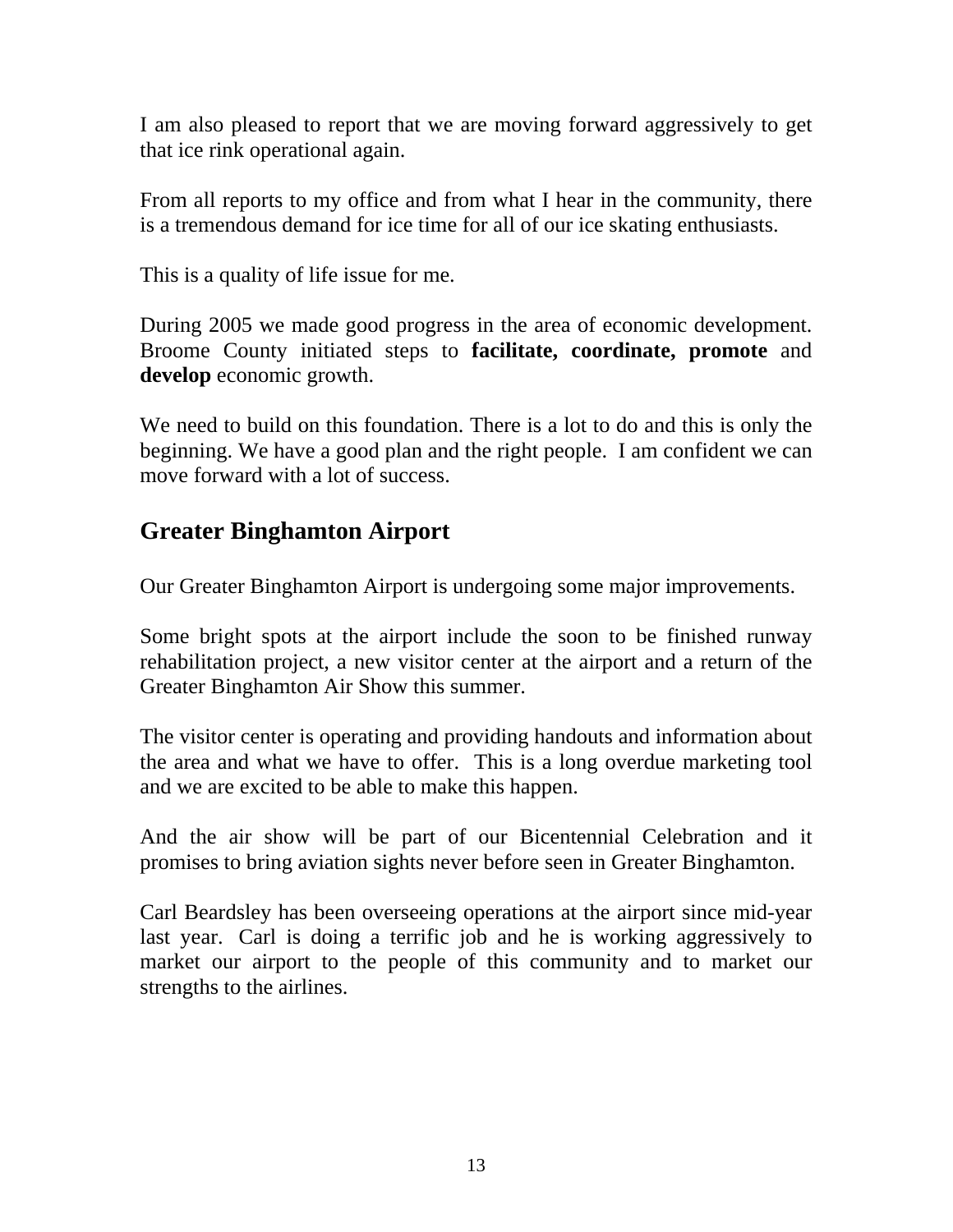On a nationwide basis, 2005 was a difficult year for the aviation industry as a whole with multiple Chapter 11 bankruptcy filings and significant downsizing of some major airlines. I am proud to say that the airport endured this difficult year and is working toward a more prosperous 2006.

We hope to have more announcements about improvements at the airport in the months to come.

# **Challenges; Health Insurance & Energy Costs**

As I mentioned at the beginning of this address we do have challenges before us. First and foremost, skyrocketing health care costs. Last year I commissioned our Risk Manager Bob Murphy to investigate and create a list of options for the county to review. We will be taking his recommendations and looking for ways to reduce our costs.

I also look forward to the recommendations coming from the Chairman's task force on health care. We all understand we cannot continue on this track. Our employees cannot afford it. Our property taxpayers cannot afford it.

We need to be creative and we need to be aggressive with our health care options.

Our energy costs are also creating challenges for us. I did make the decision at the beginning of our winter season to reduce the temperature in all county buildings to 68 degrees. It had to be done.

We may not have reduced our energy costs by dropping the temperature but we definitely kept our costs from skyrocketing even further. The mild winter helped us but I am afraid this is something we are all going to have to get used to every winter season.

Because of the fuel price increases our transportation costs have risen dramatically. This is going to continue to put pressure on the county budget. We are looking at ways to contain these costs. We are reviewing the work schedules of our public works employees and reviewing the BC Transit operation, including the routes and fares.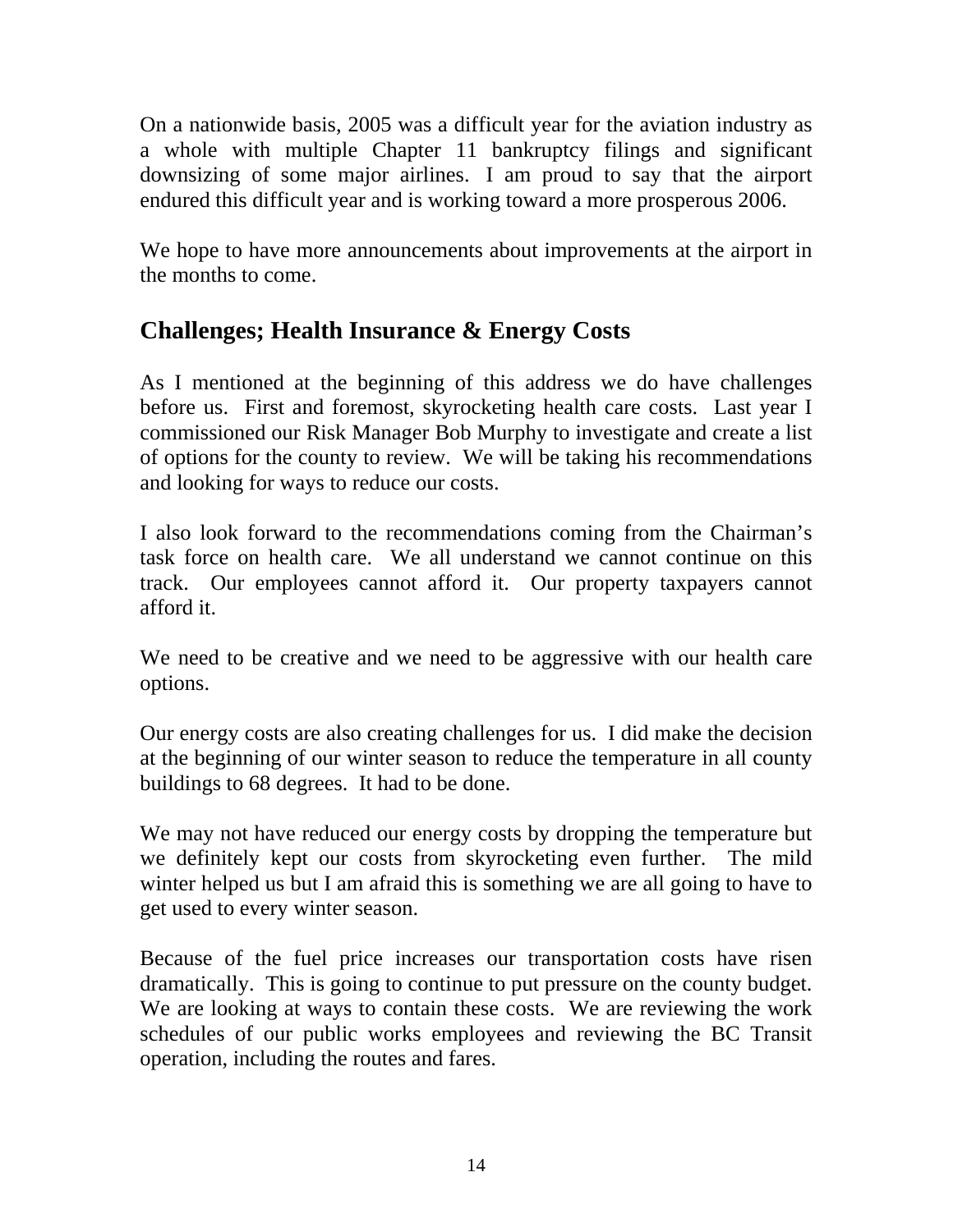There are not going to be any easy answers. This is about cutting back where possible, becoming more efficient and still trying to maintain quality services.

We must turn to alternative energy sources when possible.

That is why we are part of a larger group, looking into purchasing hybrid buses for our BC Transit operation. Maybe even some of our public works vehicles can become hybrids as well.

We must explore all options.

# **Broome County's Bicentennial**

I would like to finish this State of our County with news on our Bicentennial Celebration. I am excited about the schedule we have put together to mark our community's 200<sup>th</sup> birthday. We have several events coming up soon and I would like to see people from across Broome County participate.

The entire schedule and any updates will be on our own go-Broome-County web site.

As I mentioned at the start of my address, Broome County is at a crossroads. I believe this Bicentennial can be viewed not only as a major milestone but a rebirth for our community as well.

We have had 200 years of a rich history. Our community began with a small group of people trying to eke out an existence at the confluence of the Chenango and Susquehanna Rivers.

We grew into a mighty industrial power with the help of companies like IBM and Endicott Johnson. They laid a strong foundation. They set the course for this area to be known for its opportunities and its innovative people.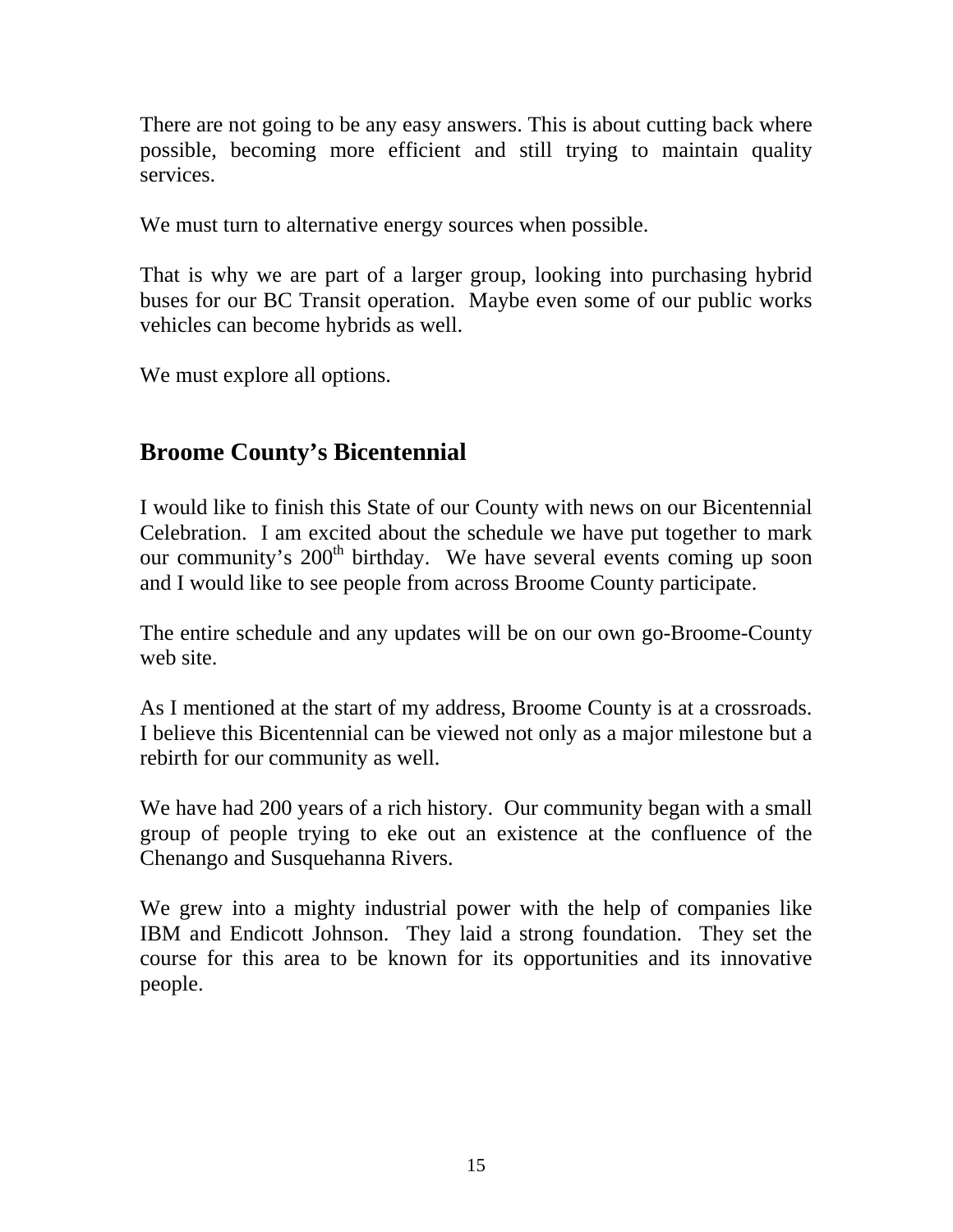Let's take these first two hundred years and let's begin to build on the foundation that has been laid by the generations before us. Let's leave this crossroads behind and start making good decisions that will take our community on the right path to economic vitality once again.

We can do it if we work together. I am excited about working with all of you this year to move Broome County forward.

My hope is that when those who celebrate our Tri-Centennial look back on this time, they will say this moment in history was a real positive turning point for Broome County's future.

**###** 

# **2005 Department Highlights:**

#### **Information Technology Accomplishments:**

- **Network Migration and PC upgrades:** Completed the migration of the County's network from Novell e-Directory to Microsoft Active Directory. This was a year and half long project migrating 70 plus servers and upgrading all PC's to XP. The completion allows us to provide greater support to the end users along with better protection from viruses, spyware and other threats. It also gives us better network management and backup capabilities. Also as part of this a conversion of all County Access databases was done. This was a lot of work requiring many hours of recoding because some functions did not work the way they did in Access 97 and database corruption due to the duel environments
- **Public Defender:** Completed installation of new IP video conferencing equipment at PD offices and Public Safety, used by attorneys to conference with their clients. The new system replaced the ISDN based equipment installed in 1999, and is estimated to save approximately \$8K in monthly service and annual maintenance agreements alone over the next three years. In addition, the new service has "significantly improved our efficiency, already saving dozens of trips to and from these facilities", says Jay Wilber, Broome County Public Defender. Additionally installed new overhead public address system in the office, providing a more effective and efficient way of locating attorneys and routing calls accordingly.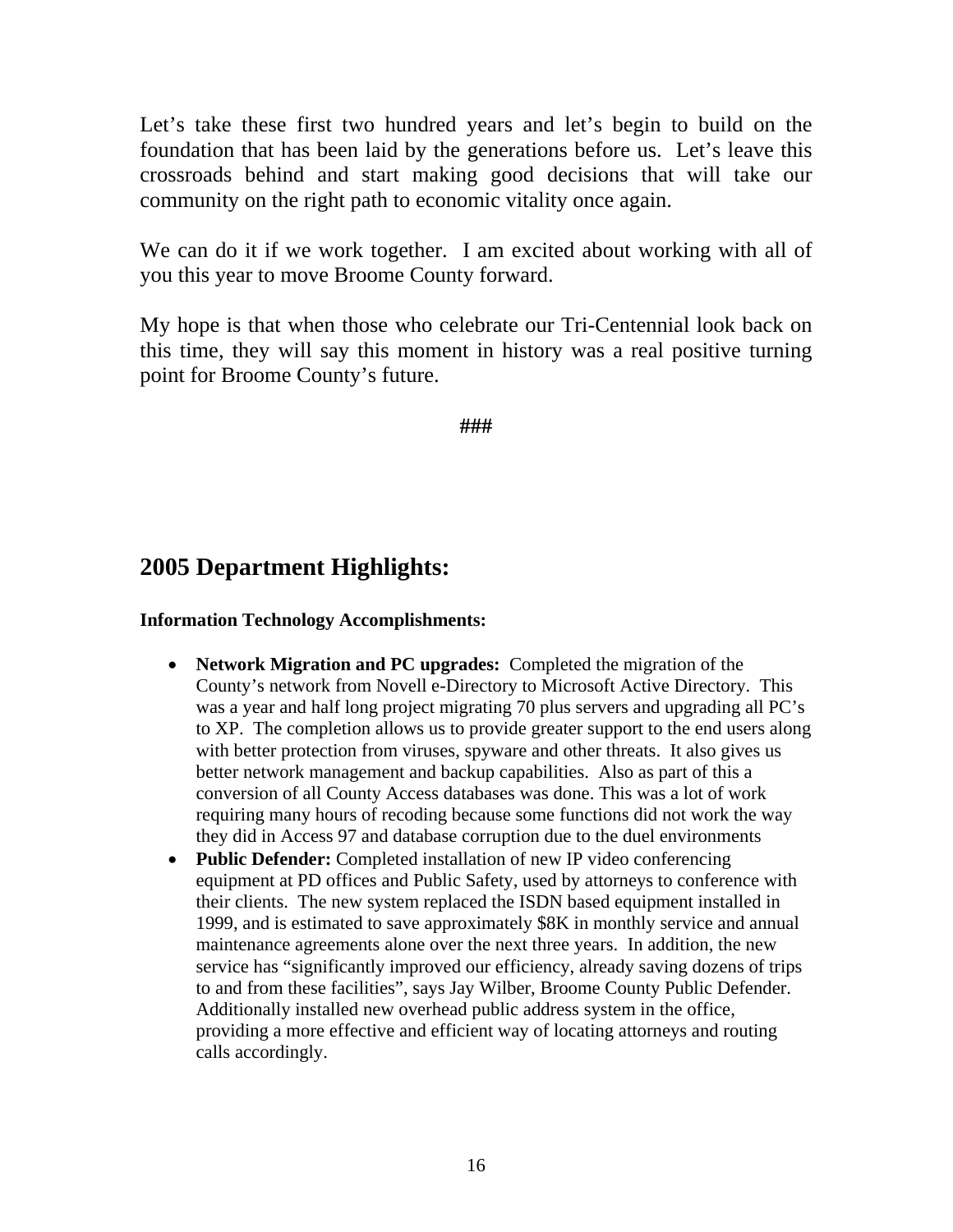- **Highway Garage:** Replaced antiquated phone system and answering machines with new VoIP phone system, consolidating services & equipment, improving functionality, and centralizing management. Migrated facility to a new network connection, improving cost effectiveness and stability.
- **Law Enforcement Mobile Computing Project:** Assisted with the coordination, design, and deployment of a new secure wireless infrastructure and related services to facilitate mobile communications for this multi-agency project. Deployed new hardware, software, and services, and coordinated with agencies on additional development & deployment of this shared services offering.
- **Centralized Finger Printing:** Broome County Government has been designated a "hub" for DCJS communications; Live Scan and Secure Services. Area local law enforcement agencies connect to our network and use our feeds to NYS to access online information. This project includes connecting agencies outside of Broome County such as Cortland County, City of Ithaca and Otsego County with others planning to come on as well.
- **Johnson City Police Department:** Complete the migration of JC police department data onto the County's system. Help coordinate all the connections so that they can be dispatched by County's 911 center.
- **Police Mobile Project:** We have continued to work with all the County's police agencies (except JC) to update their mobile computer systems as well as rolling out the electronic ticketing capability. That will be fully deployed in 2006 along with an additional 30 mobile units. Currently there are 40 units across the various agencies. We are working with Vestal to keep them a part of this project. Johnson City has also expressed an interest in going with mobile units in their vehicles. We have begun deploying Automatic Vehicle Locators in all the cars. This helps dispatch in knowing where the police vehicles are located and can address some officer safety issues as well.
- **Counter Terrorism Zone 6 Integrated Communications Project:** Assisted with the coordination, design, and development of an integrated communications platform for all CTZ6 law enforcement agencies, providing centralized and uniform information services throughout the multi-county region.
- **Airport:** Assisted with the extension of our free broadband wireless Wi-Fi Internet access for patrons and visitors to the terminal facility, improving customer service satisfaction and reducing expense through the removal of payphone services previously used for Internet connectivity.
- **Payroll:** Complete reinstall of Payroll without Vendor assistance. This could have cost the County upwards of \$100,000 or more.
- **Probation:** A major upgrade to Probation Tracking system. For tracking restitution payments by multiple defendants to be paid to the same victim or victims.
- **OFA:** Installation and data conversion for SAMS. This is a system for the Office for Aging replacing the software written for the AS400 the was used for years. Valerie should be commended for her role in this project from conception to completion.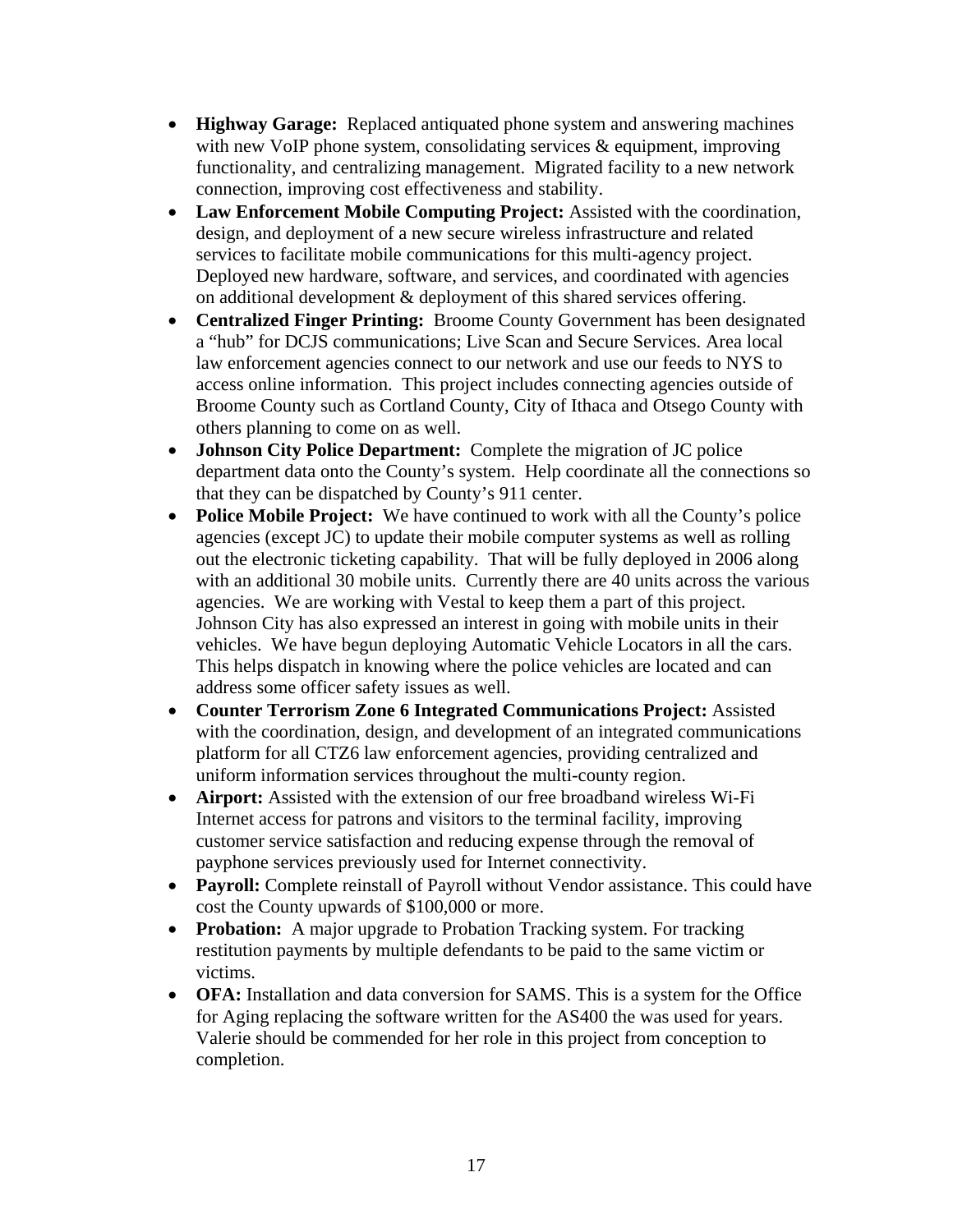• **Print Shop:** New Offset Press installed and running, resulting in better quality images, less set up time and faster production. Also signed leases to start in January for a new mail machine and a more new high end copier that will allow more flexibility and ease in producing documents.

#### **2006 GOALS**

- **IT Assessment Study:** Conduct a study to look at IT skills, are we meeting our end users needs, developing a strategic plan and putting the plan into place.
- **Financial & Payroll Study:** Determine if there is reason and cost justification to replace the County's 20+ year old applications. If justified, a plan will be developed to do a requirements analysis and RFP.
- **First Floor Renovations:** We are hoping to have Phase 1 of our renovations done in 2006. This will allow a centralized reception area for better coverage as well as more efficient use of space.
- **Broadband Infrastructure:** Successfully deploy and further develop broadband wireless WAN infrastructure, to improve efficiency, further consolidate services, and possibly provide a means for further shared services offerings to municipalities.
- **Messaging Services:** Successfully acquire and deploy a unified messaging platform, in a test environment, for purposes of future full-scale deployment. Identify and seek necessary funding for full-scale deployment, as services are anticipated to improve employee efficiency, reduce Total cost of ownership expense over its projected life expectancy, and centralize management; while at the same time replacing antiquated and disparate messaging services & platforms.
- **VoIP:** Continue our efforts to migrate and deploy VoIP services, where feasible, in an effort to consolidate services, infrastructure, and further centralize management of voice related services.
- **New Mainframe, Enterprise Storage and Printer Project:** Install and migrate existing systems to the new Mainframe and enterprise storage. This will result in faster processing and better allocation of data. We will also be deploying a new form printing application to help us eliminate the old line printers as well as move some reports for viewing on-line can save money spent on special forms and large reports that don't need to be printed.
- **Binghamton Tax Collection Project:** Perform analysis and development to bring Binghamton parcels into our software packages for tax collection.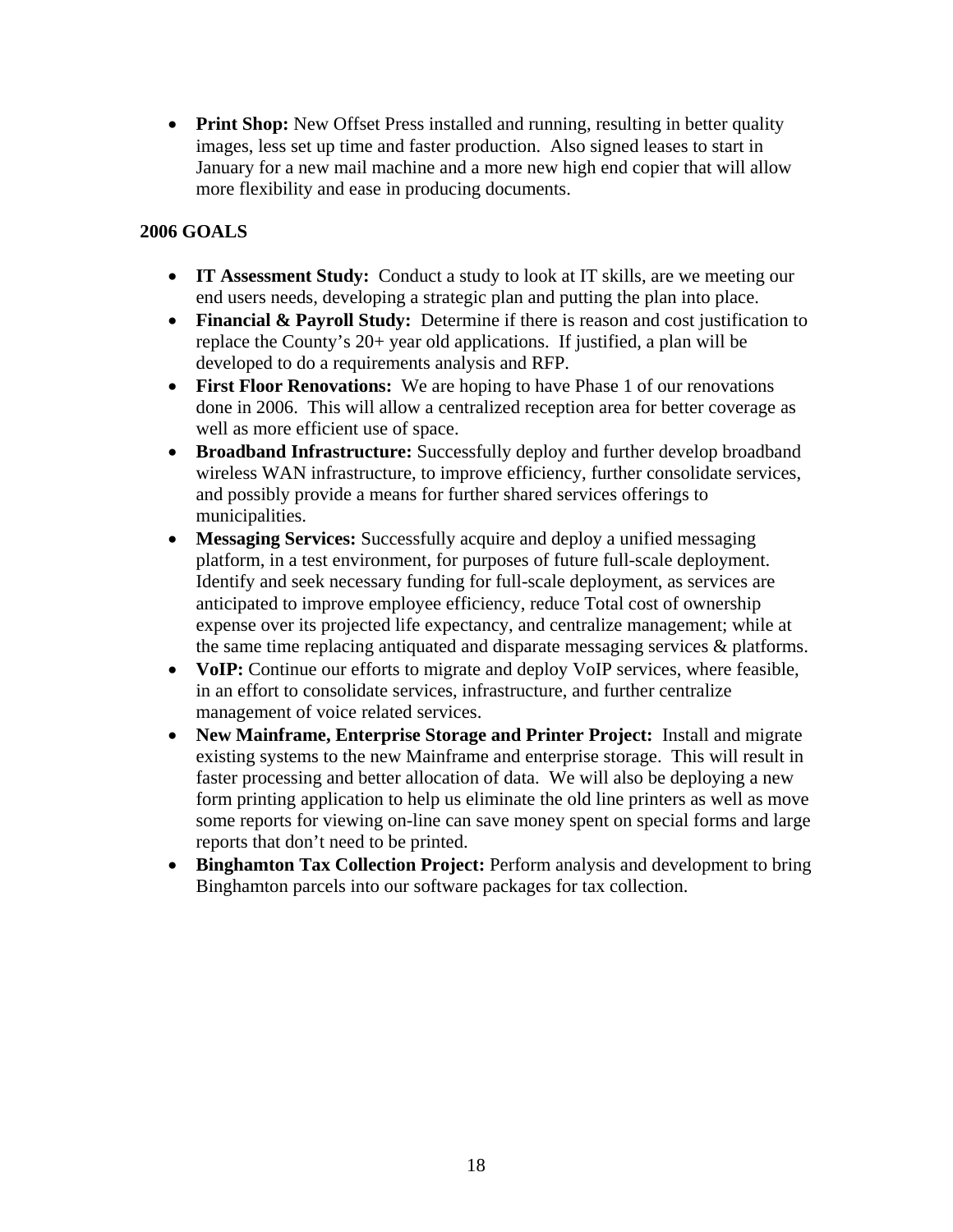### **District Attorney's Office:**

- 1. The Broome County District Attorney's Office handled 53 felony trials in Broome County Court during 2005 – the most felony trials ever conducted in Broome County Court during any single calendar year;
- 2. The last of the 4 possible capital cases that arose in the summer of 2002, People v Robert Williams, Jr., was concluded in February 2005. Williams was convicted after a three week jury trial of three counts of Murder in the First Degree and one count of Burglary in the First Degree, for his role in the murders of Valerie and Devin Spears. These murders were committed for the purpose of eliminating them as witnesses in a sexual assault trial scheduled to commence in Baltimore Circuit Court on July 30, 2002.
- 3. Under the leadership of the Office of the District Attorney, in 2005 Broome County became the first county in New York State to have all of its major police agencies videotaping police interrogations from start-to-finish in major cases. Using drug forfeiture funds, the District Attorney's Office has over several years purchased the recording equipment for each of these police agencies.

## **Public Defender's Office**

- 1. For the first time in the history of the Broome County Public Defender's Office, the office topped 7,000 new case files. Total number 7,128.
- 2. The office represented 4,954 cases, which is an all-time high.
- 3. Office was mandated to represent Sex Offender Risk Assessment Modification cases which brought in a new revenue source. We used the money to purchase a new state of the art filing system.

## **Risk and Insurance:**

- 1. Added En Joie Golf Course to Property Insurance while actually negotiating a reduction on the premium from about \$215,000 to about \$198,000.
- 2. Negotiated a Crime Policy (Employee Bond) with more coverage but reduced the premium from about \$14,000 to about \$6,000.
- 3. Employee 457 savings plan—negotiated 0% administration fees with Hartford (as opposed to nearly 1% Nationwide's fees).
- 4. Negotiated no increase in Workers' Comp claims administration fees for up to the next 5 years  $(3 \text{ years} + 2 \text{ renewals at count})$ 's option)
- 5. Negotiated new Workers' Comp nurse case management contract reducing annual fees from \$68,000 to \$30,000).
- **6.** Negotiated new Workers' Comp excess and employer's liability policy for no increase in premium.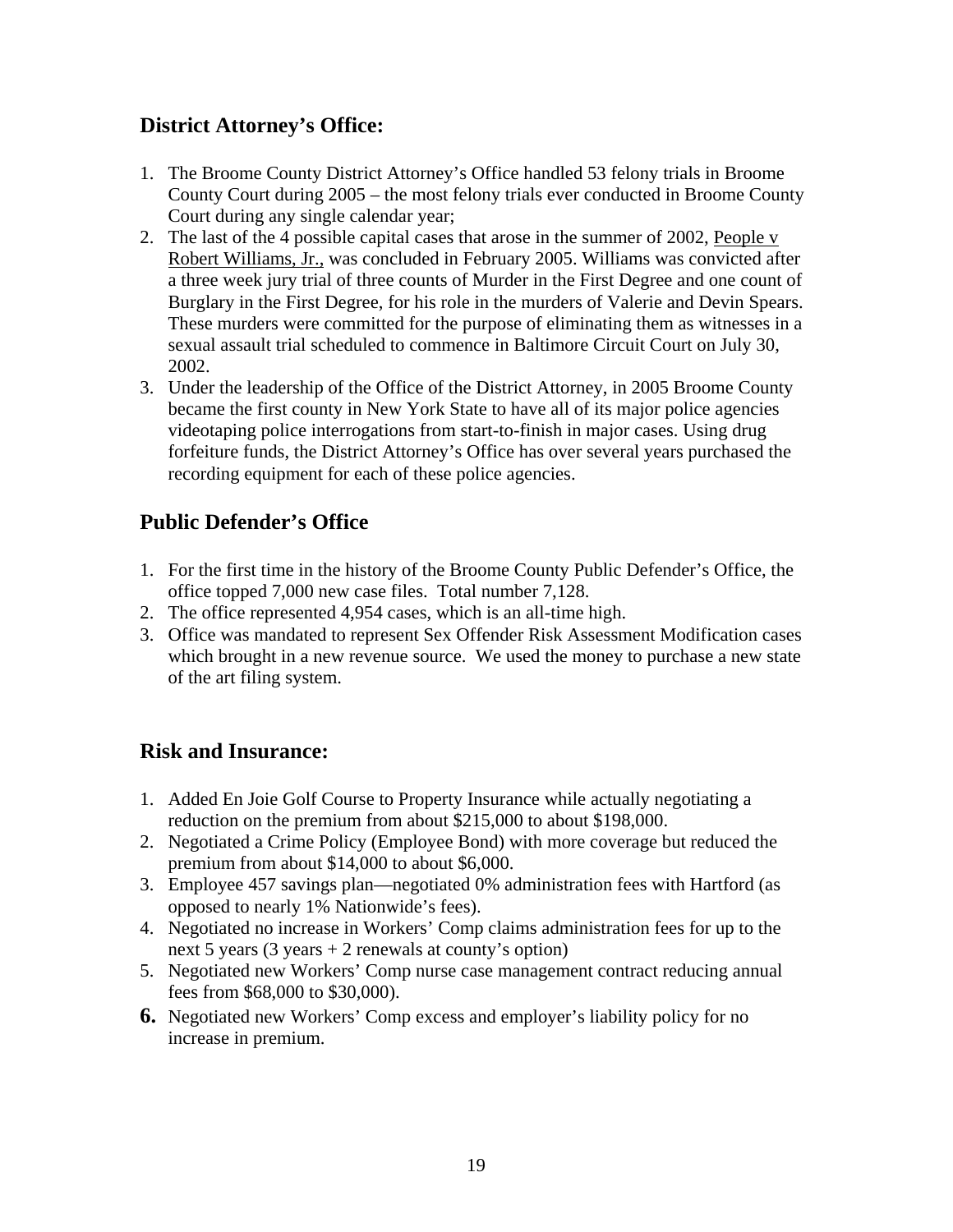### **Office of Emergency Services:**

- 1. Construction of new transmitter tower in 2006 will allow the County to have ownership and oversight of all 911 dispatch infrastructure
- 2. Upgrade response to hazardous materials incidents and terrorist type incidents with equipment purchased for fire, law enforcement and emergency medical service disciplines in the County through the use of Weapons of Mass Destruction Grants, totaling \$400,000 in 2005
- 3. Through 911 grants replacing all 911 dispatch furniture in 911 center and re-aligning dispatch center functional areas
- 4. Assisting Town of Vestal with the repair and re-furbishing of a live fire burn building at the Fred W. Singer Fire Training Facility. This facility is utilized in providing live fire training in this county
- 5. Replacing existing radio microwave system with state of the art digital system, this will also allow Information Technology to expand their data network to remote County Facilities without the expense of leasing data lines.

## **Health Department**

- 1. In 1996 we became one of 10 contractors around NY State to become a Regional HIV/AIDS Contractor to provide free education for health and human service providers for an 8 county region, to include Broome, Chenango, Chemung, Tompkins, Otsego, Delaware, Tioga and Cortland counties.
- 2. In 2006 the coordinator for this program, Sondra Pruden, was awarded the first Outstanding Service Award, by the medical director of the NYSDOH AIDS Institute, for providing education to the Southern Tier for 10 years.
- 3. We were one of the first contractors to be able to register participants on line for trainings, at www.gobroomecounty.com , click on Health Department, then click on HIV AIDS training program.
- 4. In 1993 the Broome County Health Department received the J. Howard Beard Award Runner-UP, from the National Association of County Health Officials, "for its Outstanding and Innovative Program **HIV, STD, TB Education and Testing Program.** This outreach program was also written up in the December 1992 issue of AIDS ALERT, a monthly newsletter for health professions published by the American Health Consultants.
- 5. Another article was published in the American Journal of Public Health, June 1995, Vol. 85, No. 6, entitled, **HIV, Sexually Transmitted Disease, and Tuberculosis Testing in Community Sites in Upstate New York**.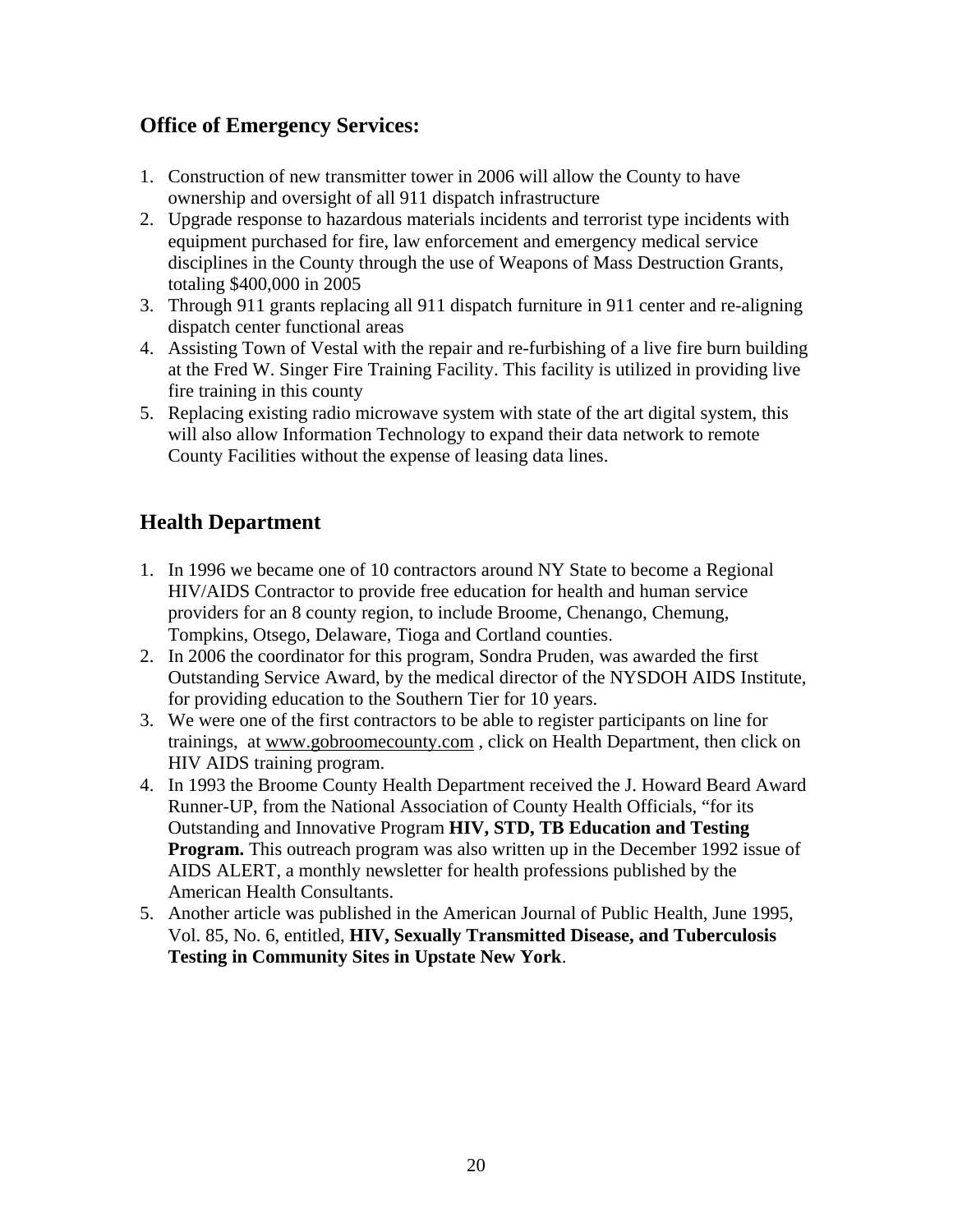### **Probation Department**

- 1. Legislation passed to allow Probation to collect a fee, up to \$ 30.00 per month for supervision of DWI offenders. Approx 189 offenders would be in this category. We are hoping to generate about \$ 30,000 in 2006. This is assuming about an 80% collection rate. Money will go into a dedicated account with STOP DWI, which has been partially funding a Sr. P.O., to work with these offenders as part of a DWI team with 3 other officers.
- 2. Probation collected \$ 341,335.23 in court ordered restitution for crime victims and \$94,927 in fines for felony DWI offenses. (down slightly from '04)
- 3. Probation in collaboration with DSS, Youth Bureau and County Attorney worked on implementation of changes in the PINS Law that was enacted in April 2005. Basically, the law calls for every service that can be provided to the youth and family to be exhausted, before the court can place the child. Probation serves as the "gatekeeper" to the system. These County Departments serve as the Juvenile Justice Task Force. We will be working on their relevant issues in 2006.

#### **Broome County Clerk**

#### **Clerk's Office**

- 1. Implementation of pilot program with Courts to make Civil Actions and Criminal Files available on the intranet and internet. – for 2006
- 2. Implement credit card program for retrieval of documents via the internet. for 2006
- 3. Continue to process passports 2005/2006
- 4. Continue to operate at no cost to taxpayers ongoing
- 5. Refurbish archival books and make them more available to the public continual

#### **Records Management**

- 1. Created 168 rolls of microfilm for County Clerk transactions of Mortgages, Deeds, Judgments & miscellaneous.
- 2. Continue the reduction of paper records with permanent storage on CD or microfilm (currently over 300 CD's created) - 2006
- 3. Actively continue to seek grants to improve the Records Management program 2006 (over 9 years, have received almost ½ million dollars in funds)
- 4. Destruction of almost 20,000 lbs. of records that have reached their recommended retention
- 5. Transferred approximately 1295 cf of inactive records to the Records Center from County offices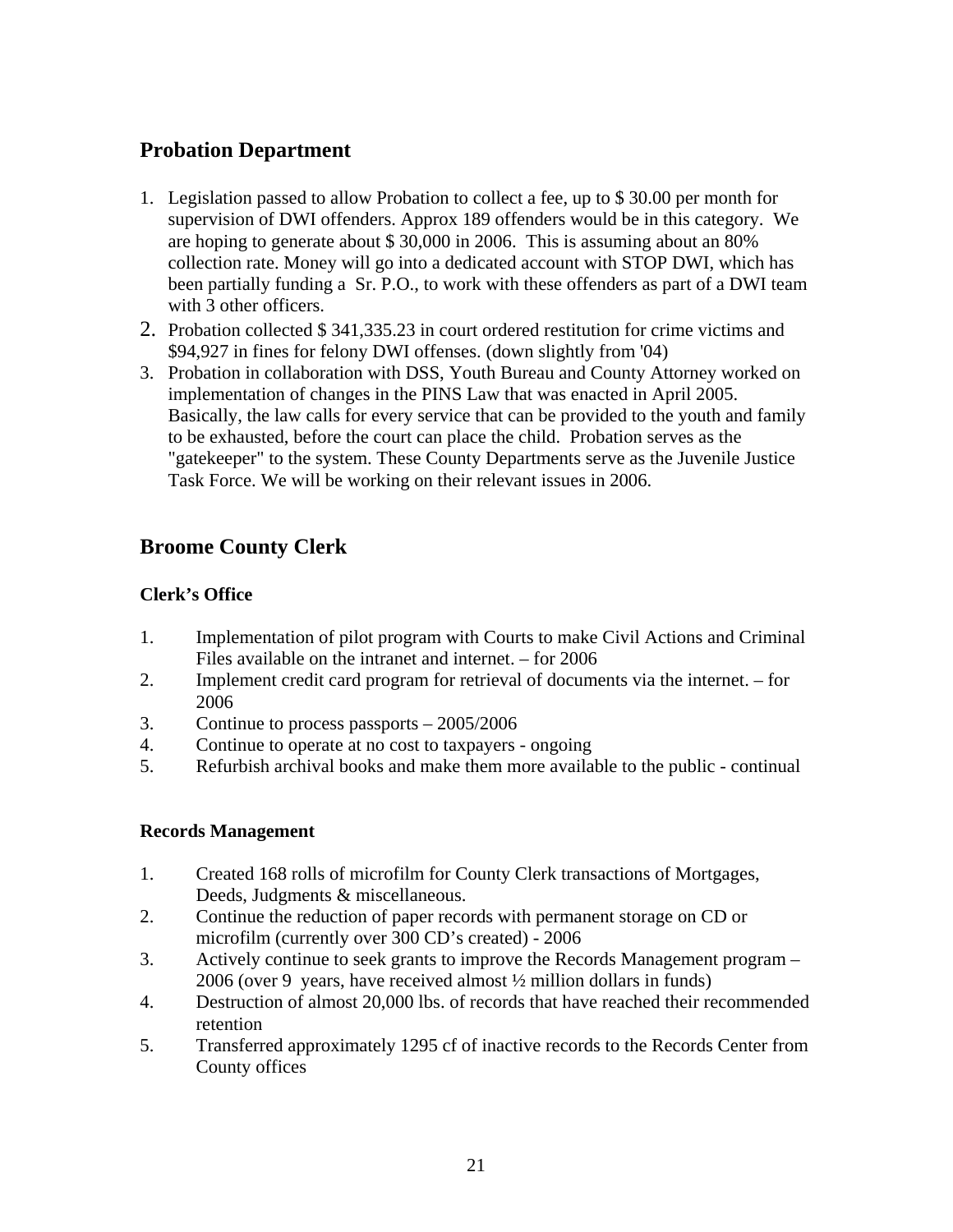#### **Department of Motor Vehicles**

- 1. Implementation of mobile unit in Conklin & Whitney Point 2005
- 2. Capital improvements at both DMV locations: Endicott public restroom, Clinton St – public restroom, more counter area for customers – 2006
- 3. Continue to offer more hours than any other NYS DMV
- 4. Increased security at both locations
- 5. Specialist now handles auto dealer requests

#### **Parks and Recreation**

- 1. The Dorchester Park Triathlon, last held in 1993, will be revived in 2006 as part of the County's bicentennial celebration. The event, which will be held at Dorchester Park on Saturday, July 8, will consist of a half-mile swim, a bike ride of approximately twenty miles, and a five kilometer (3.1 mile) run.
- 2. The Parks construction crew has been busy at Otsiningo Park during the fall and winter. In November, work was completed on a new picnic shelter in the main park, and at Otsiningo North, progress continues on a combination restroom/concession stand, which will be completed in the spring.
- 3. All programs at Finch Hollow Nature Center are now free of charge. Offerings during February and March will include a "Tracks and Traces" Nature Walk, as well as programs devoted to nature crafts, skunks, worms and many more.
- 4. Last September, Dorchester Park hosted the first Broome County Employees Picnic since 1996. The event was a huge success, with over 700 employees and guests in attendance. Planning for this year's picnic will begin soon.

#### **Office for Aging**

- 1. The Office for Aging received a prestigious national award from the International Council on Active Aging for the innovative programs, Men Making Meals and Tips for the Late Blooming Handywoman.
- 2. Referrals for services from our elder population grew rapidly in 2005. The state recognizes that the elder population is growing and there is an increasing desire for elders to remain in their own home. As such, the state has increased funding for the first time in nearly 20 years that is helping us to serve more of our frail elders.
- 3. The biggest national policy change in 40 years is also affecting our elder population with the start of a new component of Medicare, Part D, a prescription drug benefit. With this new plan all persons aged 65 and over need to decide on which plan to join. OFA along with their contractor Action for Older Persons is fielding many inquiries and helping our elder population to make a transition into appropriate plans.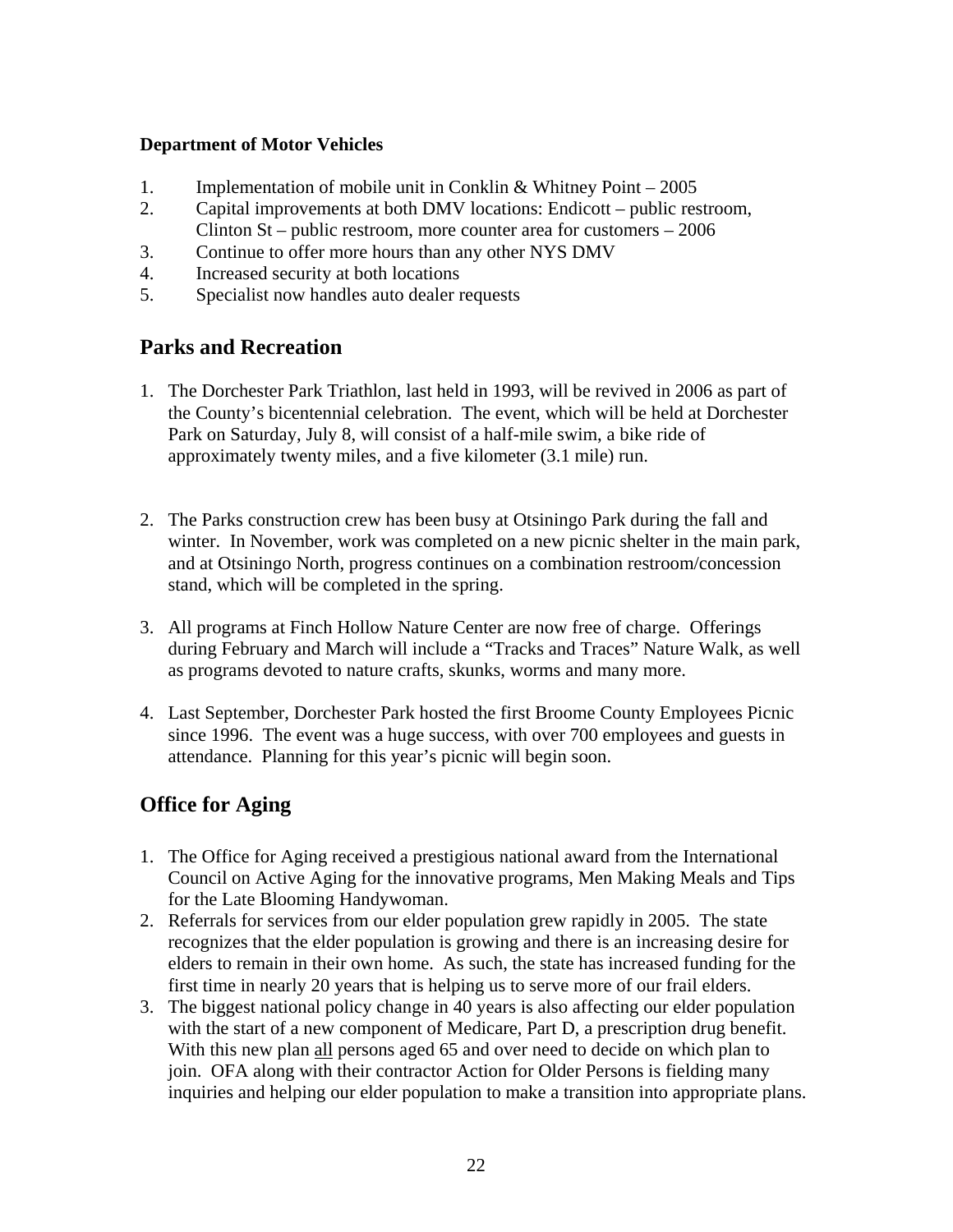- 4. The Office for Aging served more than 16,000 different individuals in 2005.
- 5. The number of meals served by the Broome County's Meals on Wheels Program continues to increase and in 2005, served 206,122 meals.
- 6. In 2005, there were 120,245 meals served at over 6,000 seniors attending our congregate sites and senior centers.
- 7. Volunteers play an important role in delivering services in our community. In the Office for Aging volunteers gave more than 84,000 hours to help deliver meals, supported senior centers and adult day care sites, and assisted home bound individuals. This is the equivalent of 43 full time people.
- 8. The Aging Futures Partnership continues to gain momentum in collectively addressing the needs of our elder population. In the past year the Partnership which consists of local service providers, hospitals, faith based groups and consumers worked together to decrease the incidence of stroke, support informal caregivers and promote the importance of social connections.

### **Youth Bureau**

- 1. The Broome County Youth Bureau is currently collaborating with the City of Binghamton to establish a municipal youth bureau to be located at the City. The City has the potential to draw down additional state funding for youth development programming. This will in no way hinder the current operations of our County Youth Bureau. In fact, it will enhance our efforts to provide quality services for youth in our community.
- **2.** Establishing a municipal youth bureau will also help to strength planning for youth services throughout our County.

#### **Purchasing**

1. County Surplus Auction brought in \$101,703.69.

#### **Department of Social Services**

- 1. The Department of Social Services ended 2005, \$8.5 million dollars under budget! -\$6.3 million in Medicaid -\$1.6 million in Administrative Costs -\$359 thousand in Assistance Programs
	- -\$241 thousand other
- 2. The Temporary Assistance Programs developed and/or enhanced specialty units to impact rising caseloads. In 2005, these initiatives achieved a total savings of nearly \$2 million. These efforts involve intensive case management coupled with a coordinated approach for disability review and the pursuit of SSI benefits for disabled recipients. The following is a summary of these activities: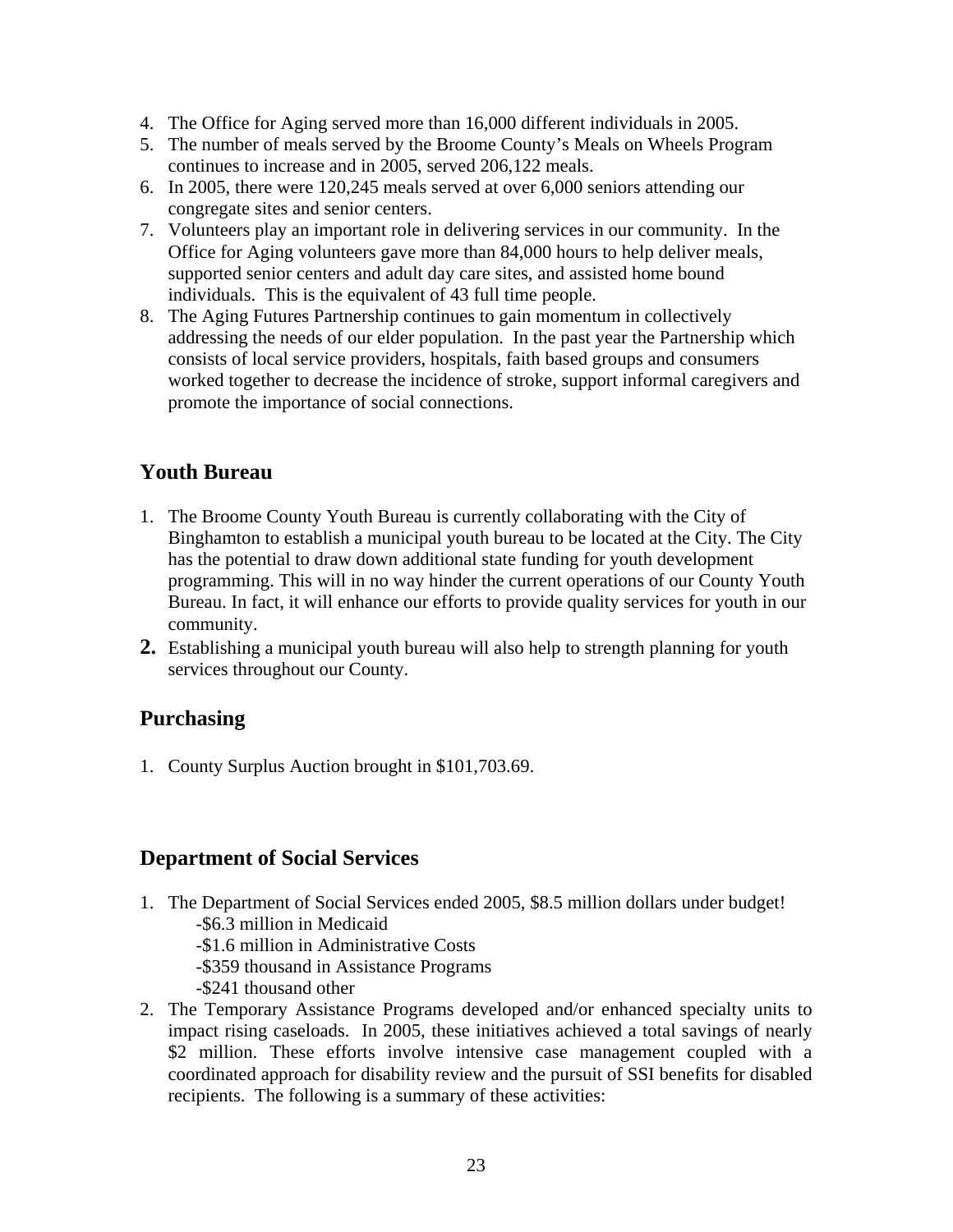- $\triangleright$  The Welfare to Work division assisted 1,025 recipients in securing employment.
- $\triangleright$  The Transitional Opportunities Program (TOP) assisted 332 Family Assistance recipients in securing and retaining employment. It is our priority to work with these families so that they achieve self-sufficiency and transition off of assistance before their federally supported benefits expire (60 Months).
- $\triangleright$  The newly developed Safety Net Swat Team provides short term intensive case management, disability determination efforts, and fraud detection to aggressively move recipients to self sufficiency. 166 cases were closed in the second half of 2005 due to the efforts of this innovative project.
- $\triangleright$  Our disability review efforts resulted in 40 TANF recipients and 53 Safety Net recipients securing SSI.
- 3. The Support Collection Unit collected and disbursed a record \$17.5 million dollars in child support for thousands of children and families in Broome County.
- 4. The Legal Unit representing DSS, set record high monetary collections totaling almost \$4 million. These collections were made in conjunction with Broome Security's Case Integrity Unit and the DSS Child Support Unit.
- 5. Due to the Legal Unit's efforts DSS Medicaid related recoveries of \$3.1 million substantially exceeded budget expectations of \$1.9 million. These recoveries will permanently reduce Broome County's Medicaid costs because of the Medicaid Cap!
- 6. The Volunteer Income Tax Assistance Program (VITA) filed tax returns on behalf of 370 clients for a total of \$740,000. Broome County was number one in the State for the total number of tax returns filed through this project.
- 7. In 2005, the Department implemented a Document Imaging Project in many program areas including: Temporary Assistance, Medicaid, Food Stamps, Managed Care and Medical Services, and Day Care. It is expected that these areas will scan roughly 2 million documents into electronic case files in 2006. This initiative is enabling the Department to convert paper files to electronic files which will make storage and retrieval processes more efficient. This project is one of the largest scale technology related initiatives to be implemented in any Department of Social Services in NYS.
- 8. On February 14, 2005 the Department of Social Services received written commendation from John Johnson, the NYS Commissioner of the Office of Family & Children's Services for the significant progress that the Department made in reducing the number of overdue child abuse investigation related reports.
- 9. In 2005 the Child Protective Services Unit investigated a record 2,506 cases of suspected child abuse.
- 10. Collaborative efforts between the Department of Social Services and the Probation Department resulted in a 10% reduction in detention utilization by Broome County youth which also resulted in reduced costs.
- 11. 25 adoptions were finalized in 2005. Many of these children were hard to place kids that had been involved with the Department and awaiting adoption for many years.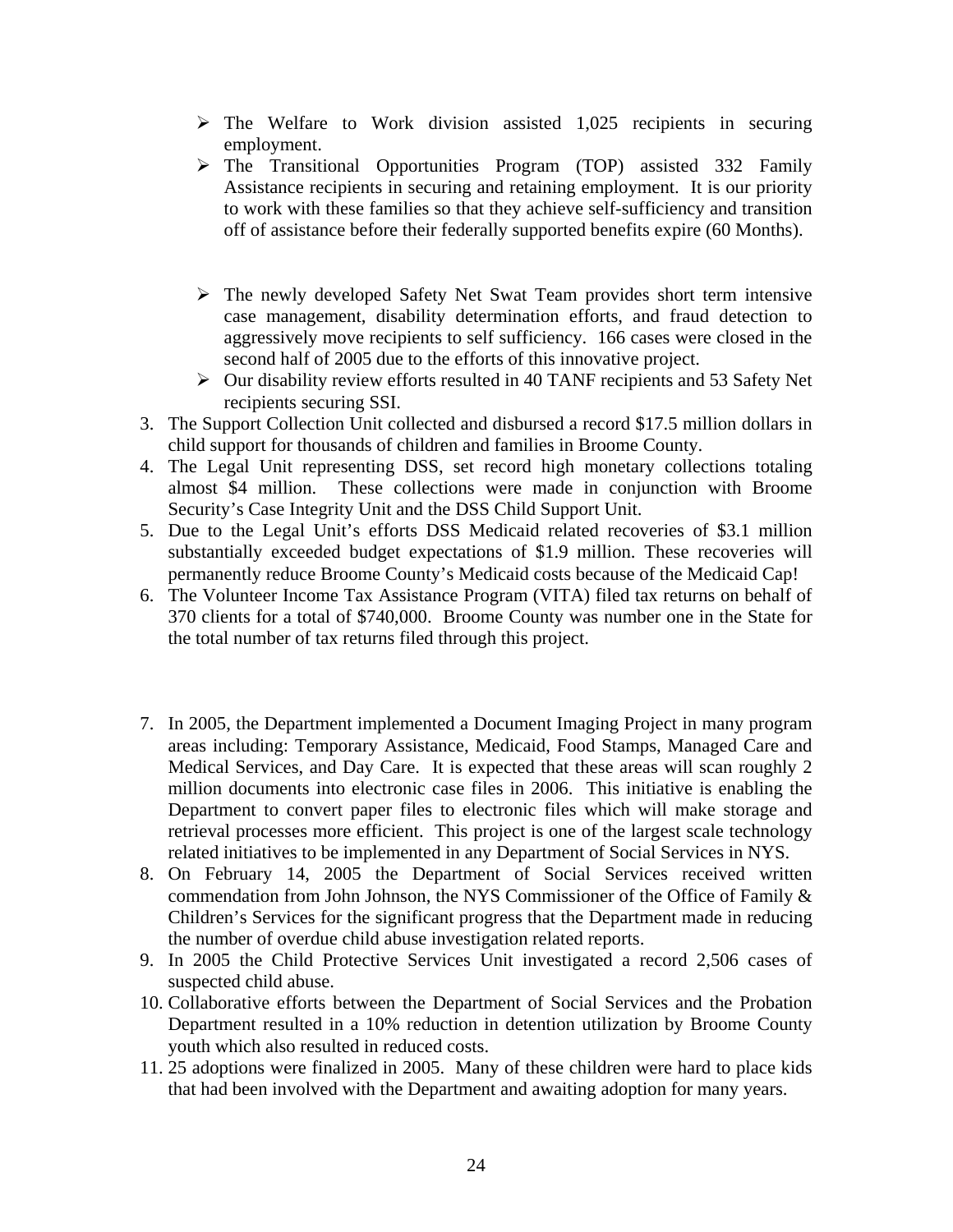- 12. The Department certified 15 new foster homes in 2005. The Department currently has 74 foster homes.
- 13. The Department secured \$550,000 for Building Brighter Futures for Broome for 2006. This is an innovative, evidence based project that is a collaboration involving many organizations in Broome County. The Broome County Health Department, Broome Community College, Binghamton City School District, The Family Enrichment Network, and Lourdes Hospital are all partners in this project. By providing evidence based interventions with pre-school children and day care providers this initiative will support at risk children so that they will be better prepared to succeed in school and the community for the rest of their lives.

## **Department of Mental Health**

- 1. The Department's Adult Outpatient Mental Health Clinic is the largest clinic of its kind in Broome County. In 2005, the Adult Clinic treated an average of eleven hundred mentally ill individuals per month. Of these, 453 patients were seriously and persistently mentally ill individuals with a history of psychiatric hospitalizations or who were at risk of such hospitalizations.
- 2. The Department's Children and Adolescent Outpatient Mental Health Clinic treated an average of 257 children and their families monthly. Of these, 175 were seriously emotionally disturbed children with a history of psychiatric hospitalizations or were at risk of such hospitalizations.
- 3. Both Clinics ended 2005 under budget in county support.
- 4. The Department's Families First Program continues to provide successful services to families in Broome County. Families First serves children who are referred by the Department of Social Services who are at risk of out-o-home placements such as foster care, detention, group homes and residential care. In 2005, Families First prevented these types of placements for 119 children, saving the County \$2.7 million. In addition, 100% of the children served by the program remained at home 12 months post discharge!
- 5. The Department's KYDS Coalition, (a substance abuse and other high risk behavior prevention project) secured Federal funding for each of the next three years. Nine Broome County School Districts are involved in providing state of the art, science based prevention strategies to Broome County youth. Thirty five hundred students have successfully participated in these prevention programs in 2005! Sixty families also participated in an evidence based family intervention program.
- 6. The Department's Road to Recovery Program in conjunction with Binghamton City Drug Court had 9 clients successfully complete intensive residential treatment in 2005.
- 7. The Department in collaboration with the Probation Department was awarded a grant from the NYS Office of Mental Health to provide training to the Criminal Justice System and to improve coordination between mental health providers and the Criminal Justice System.